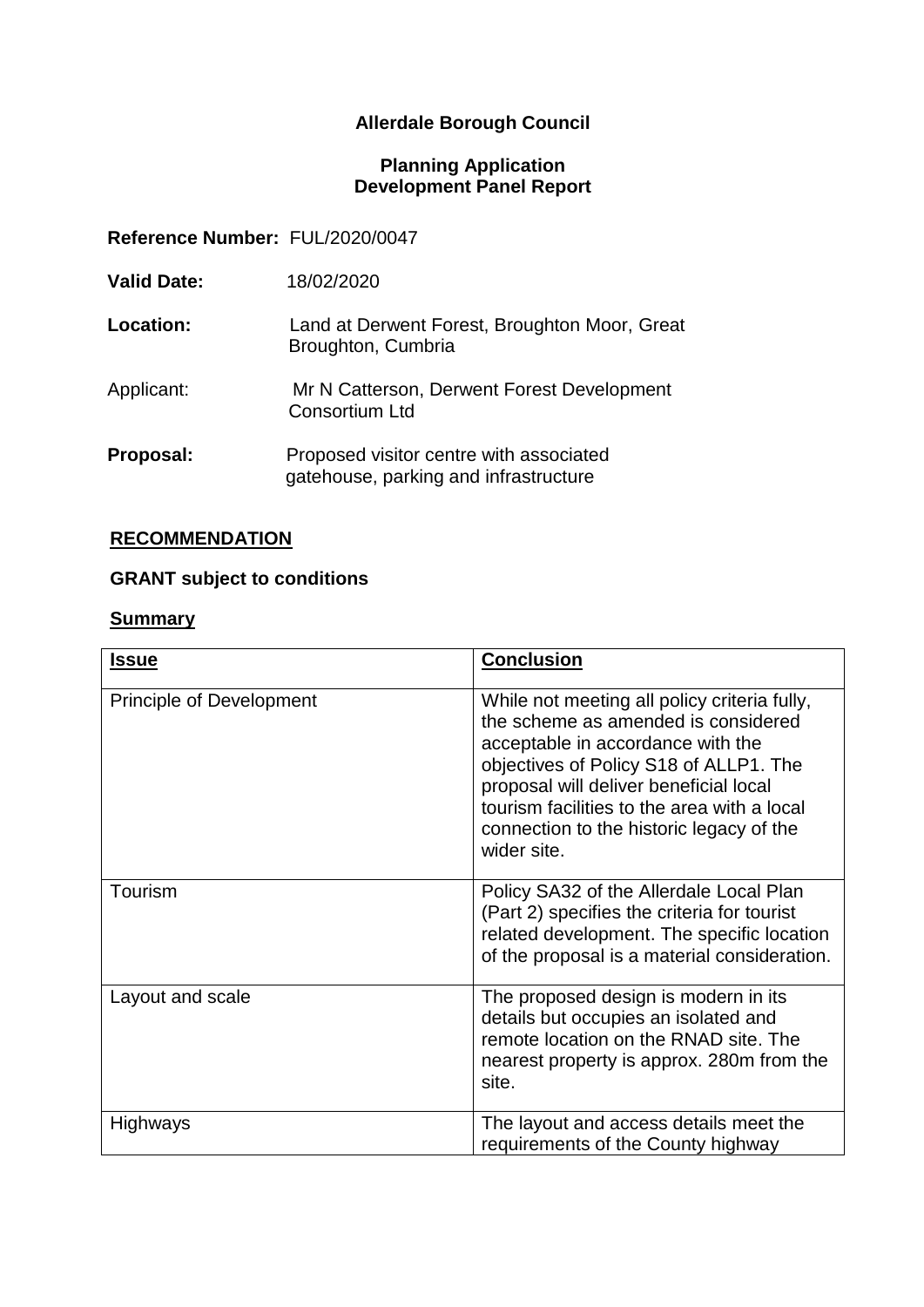|               | authority.                                                                                                                                                                                                |
|---------------|-----------------------------------------------------------------------------------------------------------------------------------------------------------------------------------------------------------|
| Contamination | Policy S30 endorses the remediation of<br>existing contaminated land/buildings. The<br>sites are predominantly brownfield. Further<br>assessment is required of the coal mining<br>details (conditioned). |
| Drainage      | The foul and surface water drainage<br>details are acceptable in compliance with<br>Policy S29 of ALPP1.                                                                                                  |
| Ecology       | Policy S35 refers to ecology/ biodiversity.<br>The application is supported by detailed<br>ecological surveys. Subject to mitigation<br>being secured these details are<br>safeguarded.                   |

## **2. Proposal**

- 2.1. Members may recollect that they resolved to defer this application at the last Development Panel meeting to enable a visit of both the site and its wider RNAD surroundings plus facilitate a presentation from the applicant on his future masterplan for the development of the overall site. These details will be undertaken prior to the panel meeting.
	- 2.2. The application seeks consent to develop a visitor centre facility on the western periphery of the Derwent Forest site. The primarily hard surfaced site was formerly used as a helipad for the previous military use of the RNAD. The building is to incorporate a museum relating to the site's former historic past, plus a memorial to the former workers killed in a munition explosion accident during the last war.
- 2.3 The centre building itself comprises of a modern two-story flat roof building comprising of a reception, shop, café bar and learning area. The building itself would be finished in timber cladding with recessed areas in zinc cladding. The scheme's former proposal for a 14m tall observation tower with viewing platform terraces has been withdrawn from the scheme. The land around the edge of the centre would be landscaped. The site will be served by a new foul water package treatment plant. Surface water is to be discharged to Holden's gill via a surface water drainage system.
- 2.4 In response to enquiries on the future use of the premises the applicant advises that the proposal offers a lot of community led opportunity as a first step in securing public access to the wider site.

 The intention is to have an anchor tenant to operate the visitor centre's café area on a commercial basis, with the potential of any future link of the C2C route to the site.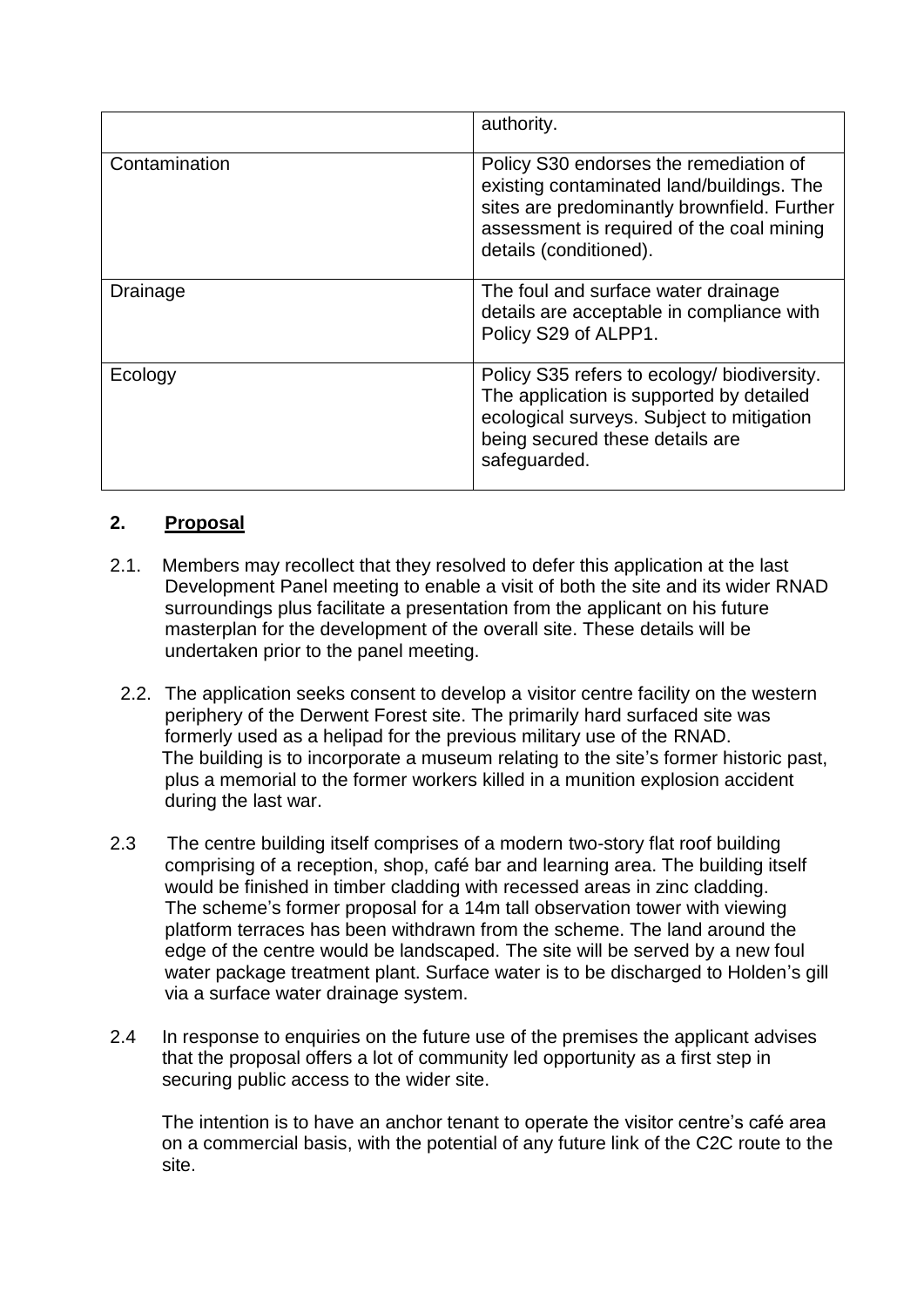The use comprises of 2 phases:

- (i) Phase 1 entrance lodge/reception Conservation led restoration of the original Seaton Rd gatehouse as the site entry/control point offering public access to the site from the car park.
- (ii) Phase 2 visitor centre comprising of café (30 covers internal and 60 covers external) with cycle parking , It includes a museum re RNAD reinstating the sites former private museum collection of both the RNAD and site won objects (working with Broughton PC for the reuniting of some key objects for permanent display) plus extensive digitalised /photographic records via: RN Priddy Yard (wartime and ongoing operations at the site) & national achieves at Kew (re 1944 accident) which is interrelated to the memorial. Also proposed are records re mining activities (1824-1935) and Buckhill Colliery from the Cumbria Achieve centre and National Coal mining museum.

Also proposes local history projects with social recording a priority. Also details on transport systems with the industrial archaeology of the Cleator to Workington railway forming the backdrop of the C2C route with the RNAD narrow gauge railway being legible throughout the site (including possible narrow gauge rolling stock exhibits).

The applicant also highlights the site is rich in rare ecology with the centre being in proximity to the Jubilee woodland plantation and the centre would offer a good base for interpreting and understanding the ecology with possible circular walls in the woodland.

In addition, the applicant has been working with a representative of Historic England (military expert and senior archaeologist) to record and understand the operational nature of the site. (The depot is significant as it was one of the first and largest facilities in the U.K). The laboratory area (which is intact including buildings, blast walls and bunds) is seen as a key central hub and future phase to the site (with associated links to the C2C which has wider links to its surroundings e.g. Soddy Gap).

The centre also has an education space to serve both local and regional demand for teaching/field work (especially given its archaeological/historic importance), plus multiuse exhibition space which can be let commercially or use by the wider community.

- 2.5 As the development is located within the internal layout framework of the RNAD which has no public access, a separate entrance collection point on the northern boundary of the RNAD is proposed. This involves the conversion of a vacant ridged roof single storey building to act as a reception point with an adjoining enlarged ancillary car/bus park for visitors. The intention is then to shuttle visitors by buses along the internal road network to the site of the helipad. This is due to health and safety concerns relating to the intervening land deriving from the sites former landuses.
- 2.6. The application under its EIA status is supported by additional documents: landscape and visual impact, ecology, ground conditions, traffic and transport and cumulative considerations. (The applicant has since set up a community engagement group to inform of the progress of the proposal).

The Plans for consideration are:-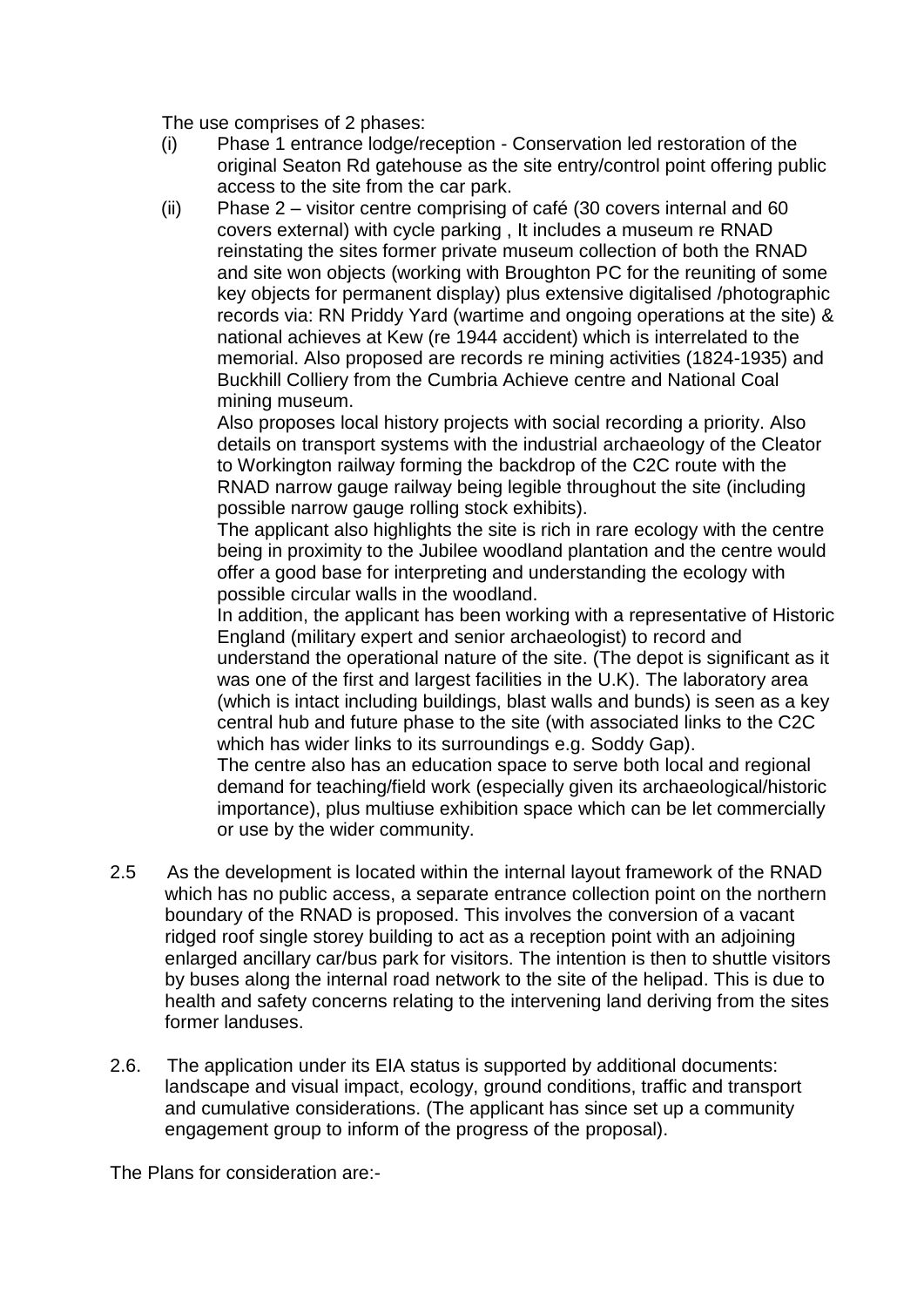A2.19.867 010 Rev C visitor centre location plan 22/11/21

A2.19.867 VC100 D Site plan

A2.19.867 VC101 B Proposed first floor plans

A2.19.867 VC102 D Proposed elevations

A2.19.867 VC103 E Entrance site plan Site plan

A2.19.867 VC104 C Entrance proposed Floor plans

A2.19.867 VC105 B Entrance Proposed elevations

A2.19.867 VC001 C Entrance location plan

A2.19.867 VC002 A Block plan 1 of 5 VC

A2.19.867 VC002 A Block plan 2 of 5 VC

A2.19.867 VC002 A Block plan 3 of 5 VC

A2.19.867 VC002 A Block plan 4 of 5 VC

A2.19.867 VC002 A Block plan 5 of 5 VC

A2.19.867 VC1000 Materials study VC

A115081 Derwent Forest Visitor centre Noise statement

A115081 C001a – Entrance visibility splays

A115081 C001a VC Access

A115081-21-C-D100-P1 –Visitor centre

A115081-21-C-D100-P1 –Visitor centre

A115081-21-C-D100-P1 –Visitor centre drainage

Entrance building to visitor centre proposed landscape plan WW/10 B

Ecology appraisal 2020

Extended Phase 1 Habitat Survey (Feb 2020),

Geo Environmental Desk top study and preliminary coal mining risk assessment Jan 2020

A115081 visitor centre –contour /topographical /drainage plan- Landmark

A115081 visitor centre- estimated soil chemistry- Landmark

A115081 visitor centre Historical map – Slice A

A115081 visitor centre Historical map – Slice B

A115081 visitor centre Historical Aerial photography –Segment A10

A115081 visitor centre Historical Aerial photography –Segment A11

A115081 visitor centre Historical Aerial photography –Segment A14

A115081 visitor centre Historical Aerial photography –Segment A15

Coal Authority –summary of findings map

Archaeological assessment

Details of package treatment plant

Road Safety Audit (26th March 2021), prepared by Tetra Tech

Derwent Forest entrance building landscape plan Rev B 24/01/20

Derwent Forest visitor centre landscape plan 11A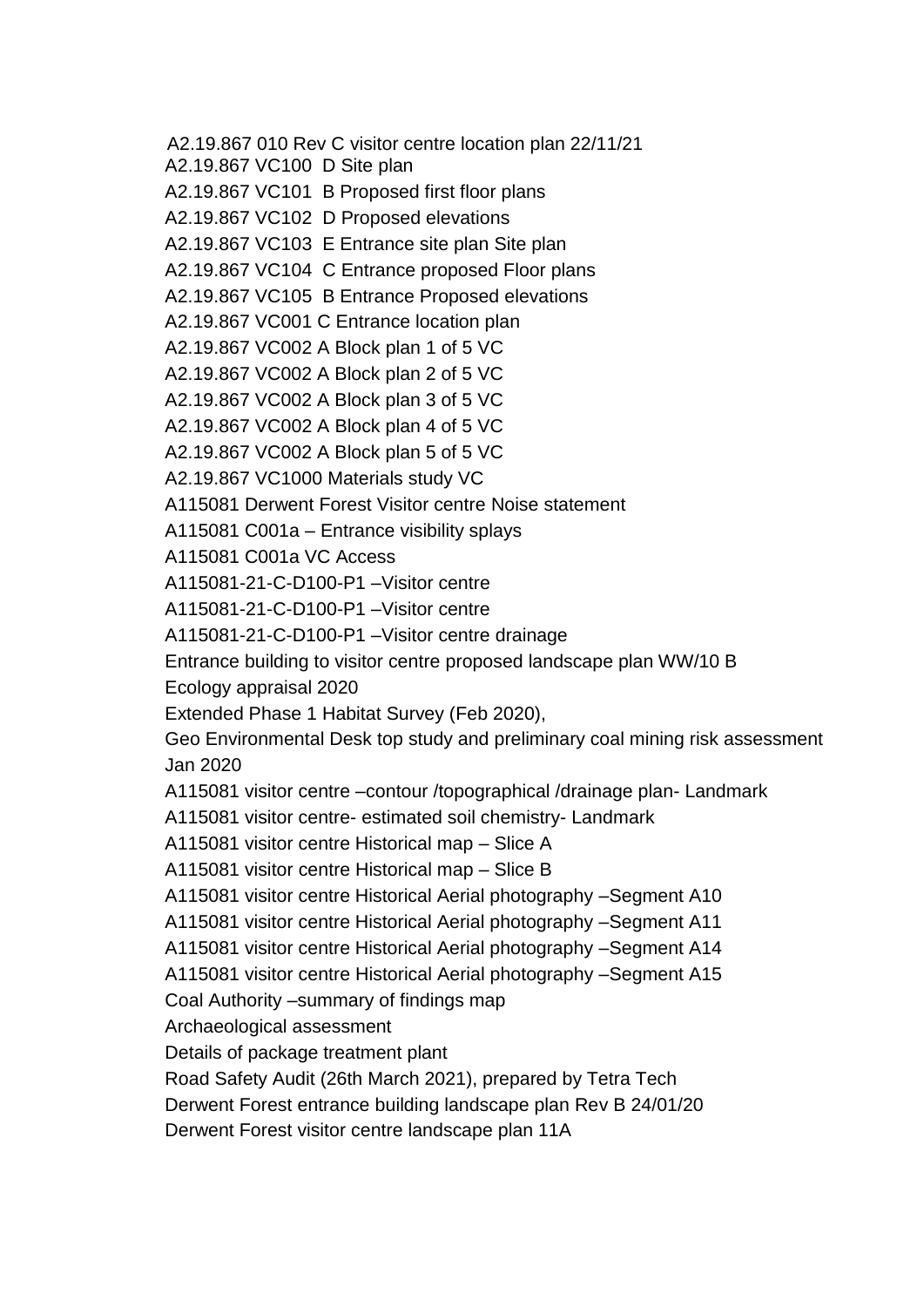- 2.7. The proposed use will operate between 10 am and 5pm with a slight variation at the gatehouse to allow for transfers. It is anticipated the proposal will employ up to 10 members of staff.
- 2.8. In addition to these plans the applicant also provided an overarching masterplan document for the whole of the depot site. This was to demonstrate the long term visions for the wider site encompassing a variety of differing landuses, within the context of Policy S18 and demonstrate how the concept of the current proposed phase interelates with other long term future ambitions.
- 2.9. The proposal was the subject of a public consultation event at Broughton Moor in January 2020.

## **3. Site**

- 3.1. The application site compromises of a large hardstanding area formerly used as a helipad area within the enclosed confines of the perimeter fence of the former Broughton Moor Royal Navy Armaments Depot (RNAD) site. This immediate section of surrounding land is open but unmanaged. A larger block of woodland within the RNAD site is located to the east.
- 3.2. The site is served by an internal road within the RNAD's wider highway network which traverses along the western edge of the site. The sites existing tall perimeter fence is sited on the opposite side of the internal road. The route of the former railway line corridor (not part of the existing C2C route) is located a short distance (approx. 170m) to the south. Given this site is not accessible, the C2C's designated route is presently diverted east of Camerton village southwards towards the Camerton - Gt Broughton highway. The land to the west on the outer edge of the nearby perimeter fence is being used to grow a crop of Willow.
- 3.3. The nearest isolated individual residential property is 'Desmene', which is sited approx. 280m to the west of the site.

### **4. Relevant Planning History**

- 4.1. The application site itself has not been the subject of any previous applications.
- 4.2. Historically the RNAD site was used for small scale coal mining and a brickworks which was upgraded with Buckhill colliery in the 19<sup>th</sup> century and closed in 1932. A smallpox hospital was also sited in the north-western area of the wider site. Its primary use commenced in 1938 when it was purchased by the Royal navy for use as a naval arms depot, which in 1944 expanded its use from storage to maintenance, repair, inspection and disposal of munitions. This use ceased in 1963 when leased to West Germany for the storage of mines, followed by the United States in 1977, for arms storage, being utilised by NATO from 1981-1991. A full explosive ordinance disposal search of the site was undertaken for its decommissioning, removing all explosive materials from the site. The site has remained vacant since its closure in 1992.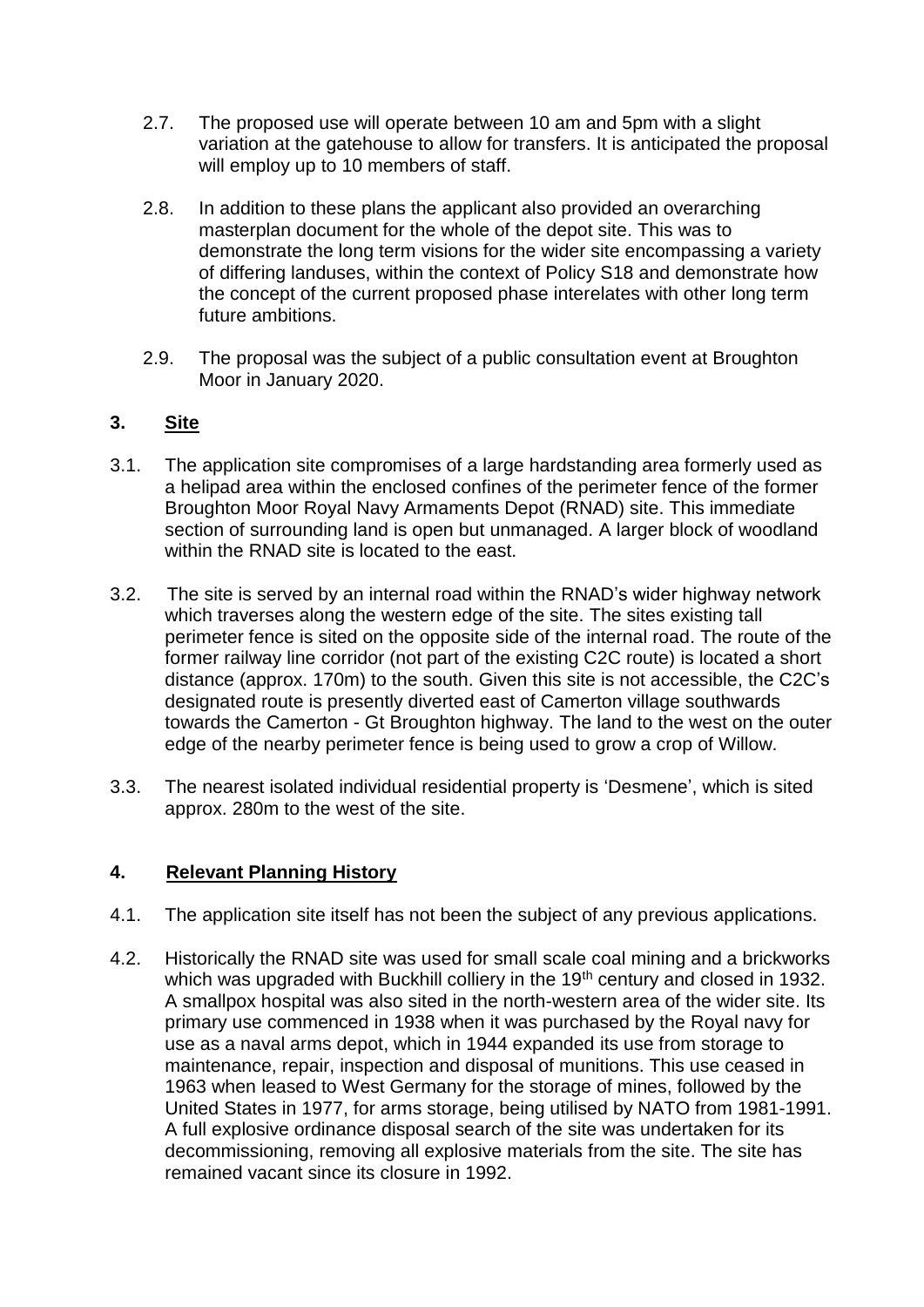- 4.3. A smaller initial housing estate of 25 dwellinghouses, acting as a catalyst for the future programme of works on the wider site under Policy S18, was granted outline consent under 2/2014/0858 and the subsequent reserved matters 2/2017/0319. It has a separate independent vehicular access onto the Great Broughton-Broughton Moor (Moor Rd) highway. This approved self-build scheme is extant.
- 4.4. The Council more recently has refused a separate detailed planning application FUL/2020/0070 for a residential estate off Moor Rd on the opposite eastern outskirts of the RNAD site. This alternative site intended to use the same access junction from the Seaton /Broughton Moor highway for its constructional traffic. Members at the recent former panel meeting were, contrary to officer's recommendation, refused the application on the grounds of :
- 4.5. 1." *The proposal is contrary to policy S18 (Derwent Forest) in that it fails to adequately demonstrate a viable mix of uses to enable the restoration of the whole site. As a piecemeal proposal covering only one part of the allocated Derwent Forest site, it fails to adequately meet the criteria of the policy and in particular fails to:*
	- *a) Produce a comprehensive masterplan for the site as part of the planning application. (The applicant's masterplan is not comprehensive, failing to provide appropriate triggers and thresholds, without clear mechanism for overall delivery.)*
	- *b) Ensure that offsite infrastructure is adequate to accommodate the overall proposals for the site."*
	- *2. "The proposal is contrary to policy S22 (Transport Principles ) in that it fails to adequately demonstrate that it meets the transport principles of the local plan both for specific proposal and for the masterplan required under Policy S22(Derwent Forest)*

 *The proposal is therefore contrary to the development plan, no material planning considerations have been identified to justify departure from the development plan; consequently the proposal fails to balance Economic, Environmental and Community objectives as set out in the governments NPPF guidance and is therefore not suitable development*."

## **5. Representations**

### 5.1. **Broughton Parish Council**

8/04/20 Object on strong grounds:

Potential highway impacts through Broughton village – access via Seaton is unrealistic

Need of a full site survey to clean up the ruins

No details on addressing existing traffic bottlenecks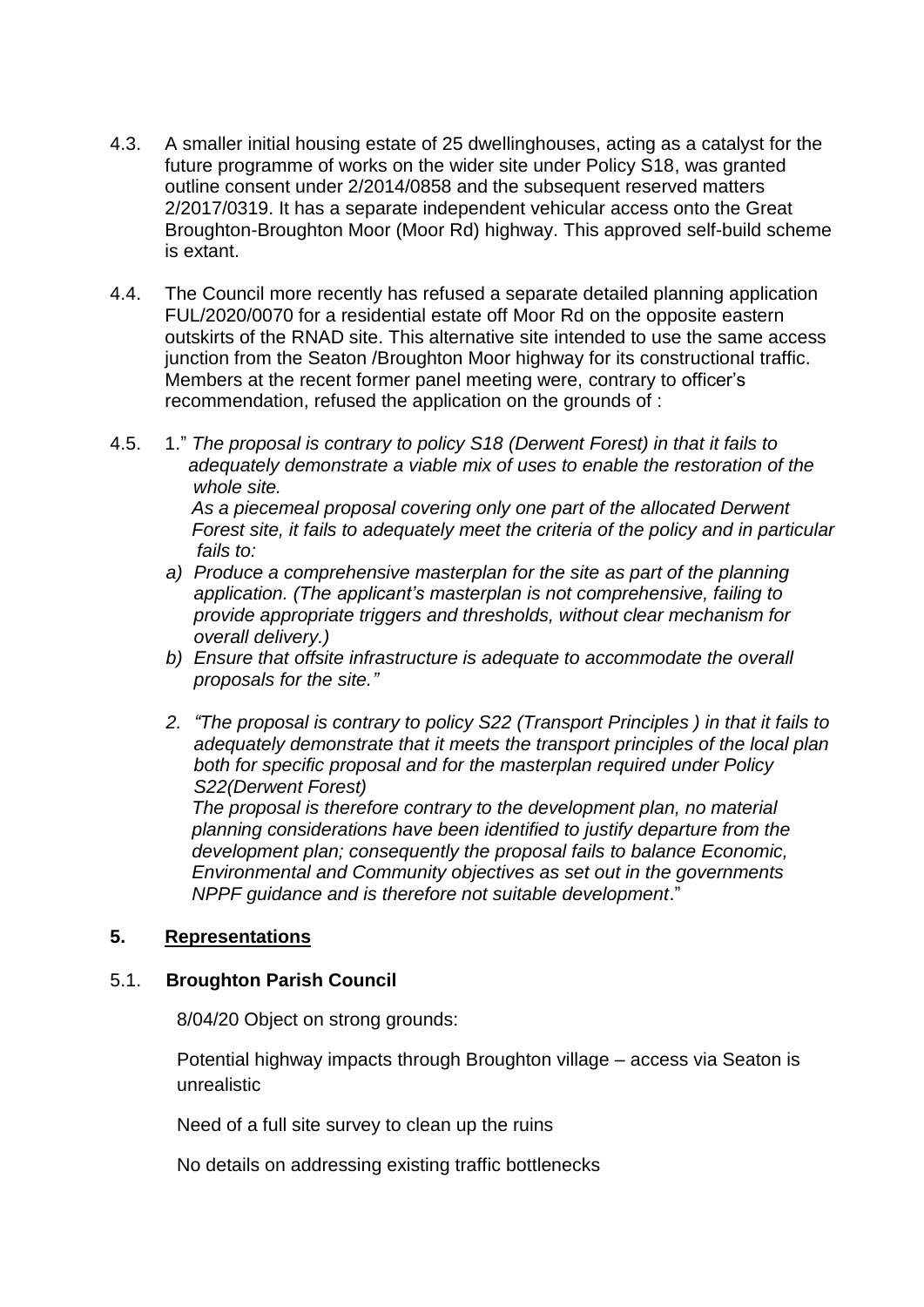No evidence on the purpose of the visitor centre

Proposal should not be undertaken in a piecemeal manner –need to look at whole site

Question whether the proposal relates to second home development

Development is premature until there is safe access to the site.

## **Broughton Moor Parish**

Seek a s106 to ensure the large development bring benefits to Broughton Moor which is lacking in amenities.

## **Seaton Parish**

5.2. No objections

## **CCC Highway Authority/ LLFA**

5.3. No objections subject to highway conditions. The layout plan access arrangements and Transport Statement and Road safety audit were assessed. They are satisfied the visibility splays can be achieved accounting for a vertical visibility issue (but the vegetation will need cutting back). There are records of 2 accidents in the past 5 years at a sharp bends 300m to the east of the site. Given the straight high speed road, signage is recommended indicating the visitor centre (to be approved by the highway authority). Adequate turning facilities are provided within the site. Further details are also required on the grasscrete drainage details for the highway infrastructure

## **Rights of Way Officer**

5.4. No recorded rights of way in the vicinity of the site.

## **MoD**

5.5. No safeguarding options.

## **Environmental Protection**

5.6. No objections subject to planning conditions re contamination land appraisal, importation of clean materials and the treatment of any asbestos on the site.

## **Natural England**

5.7. No comments. The proposal has not been assessed for protected species but the subject of 'standing advice'.

## **Highway England**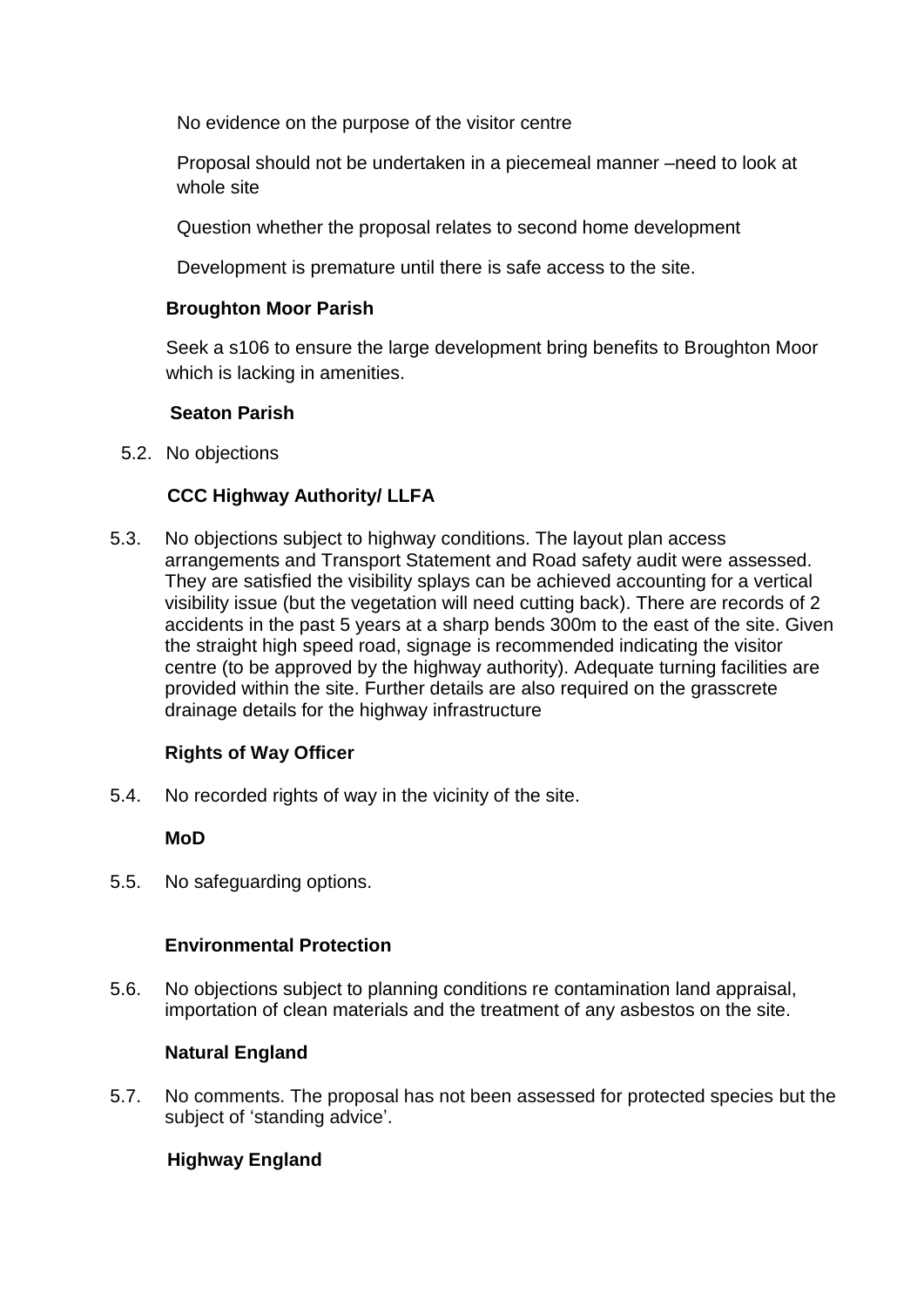5.8. No objections.

### **Fire Officer**

5.9. No objections. However, there will be the needs to comply with regulations re firefighting and water supplies.

### **County Archaeologist**

5.10. Refers to the application site affecting a building and helipad of the former RNAD site, plus the site of the late 19<sup>th</sup> century Greengill Pit, coke ovens and spoil heaps which are of local significance. Broadly agrees with the submitted scheme of investigation but seeks further details therefore no objections subject to a condition recording a landscape survey of the site and archaeological investigation which will be dependent on the extent of any future groundworks.

### **United Utilities**

5.11. No waste water connection as part of the development. Seek any surface water be conditioned through the National drainage strategy.

### **Environment Agency**

5.12. Seek an amended desk study to account for the gas works on site or the c18 mine drain links. Identified leachable contaminants – need of ground investigation, risk assessment and possible source removal.

### **Coal Authority**

5.13. The site is within an identified development high risk area. The Coal Authority refer to the applicants supporting Geo-environmental Desk top study report. It refers to its recommendations for further investigations on any upgrades to the access road due to the potential of shallow mine workings. It refers also to the recorded mine entries in the locality, with the need for uncovering /drilling of mine shafts to determine their depth and condition (with a reference to establish a specific individual mine entry which is in an influencing area of the viewpoint feature, which by virtue of the intensification of the land may require remediation).

Overall, no objections subject to planning conditions.

- 5.14. The application was advertised on site and in the press. One letter of objection was received on the grounds of:
	- The building is out of character with the area
	- It impedes their view which they've benefitted for the past 45 years
	- The siting and proposed roadway will cause noise disturbance and loss of privacy to their dwelling
	- Disturbance to wildlife
	- Litter from the site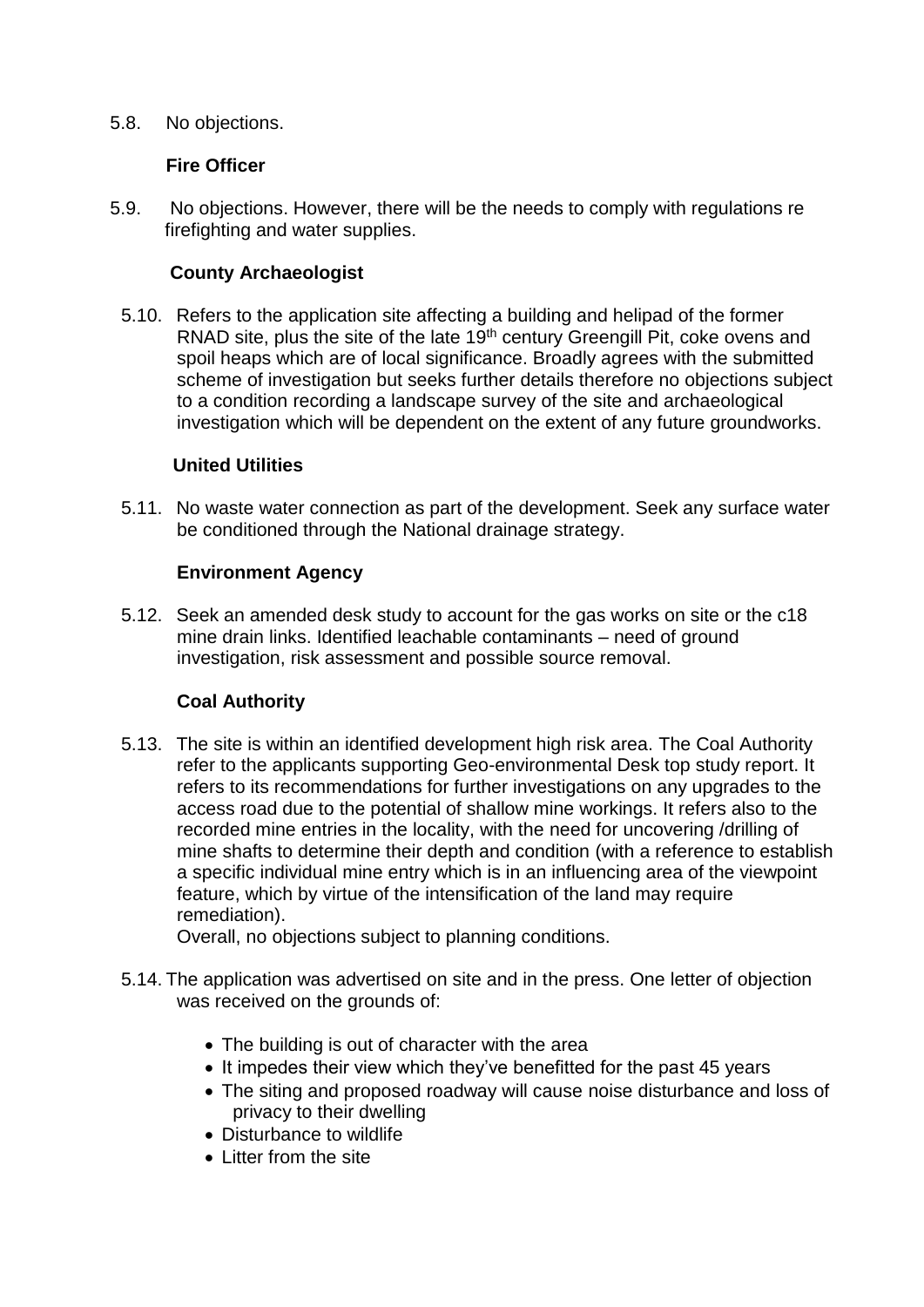- The proposed 14m tower will be seen in the wider area including Clifton and the A66
- The development should be sited on a well-hidden site given the large size of the RNAD
- Visitors may witness deer controlling practices on neighbouring land

#### $\bullet$ **6. Environmental Impact Assessment (EIA)**

- 6.1. Acknowledged this proposal represents part of a larger project for the redevelopment of the wider site and therefore constituted EIA development under the Town and Country Planning (Environmental Impact Assessment) Regulations 2017.
- 6.2. A supporting range of Environmental Statements (ES) were submitted in support of the application.

## **7. Duties**

7.1. The proposal does not impact of the setting of any listed building or conservation area. The scale and type of development does not have any significant impacts on any designated Natura 2000 designation.

## **8. Development Plan Policies**

## 8.1. **Allerdale Local Plan (Part 1) ALPP1**

- Policy S1 Presumption in favour of sustainable development
- Policy S2 Sustainable development principles
- Policy S3 Spatial strategy and growth
- Policy S4 Design principles
- Policy S5 Development principles
- Policy S18 Derwent Forest
- Policy S22 Transport principles
- Policy S27 Heritage assets
- Policy S29 Flood risk and surface water drainage
- Policy S30 Reuse of land
- Policy S32 Safeguarding amenity
- Policy S33 Landscape
- Policy S35 Protecting and enhancing biodiversity and geodiversity
- Policy DM12 Sustainable construction
- Policy DM14 Standards of good design
- Policy DM17 Trees, hedgerows and woodland.

## 8.2. **Allerdale Local Plan (Part 2) ALPP2**

 Policy SA2 Settlement limits Policy SA32 Tourism, Coastal and Countryside recreation

## **9. Other material considerations**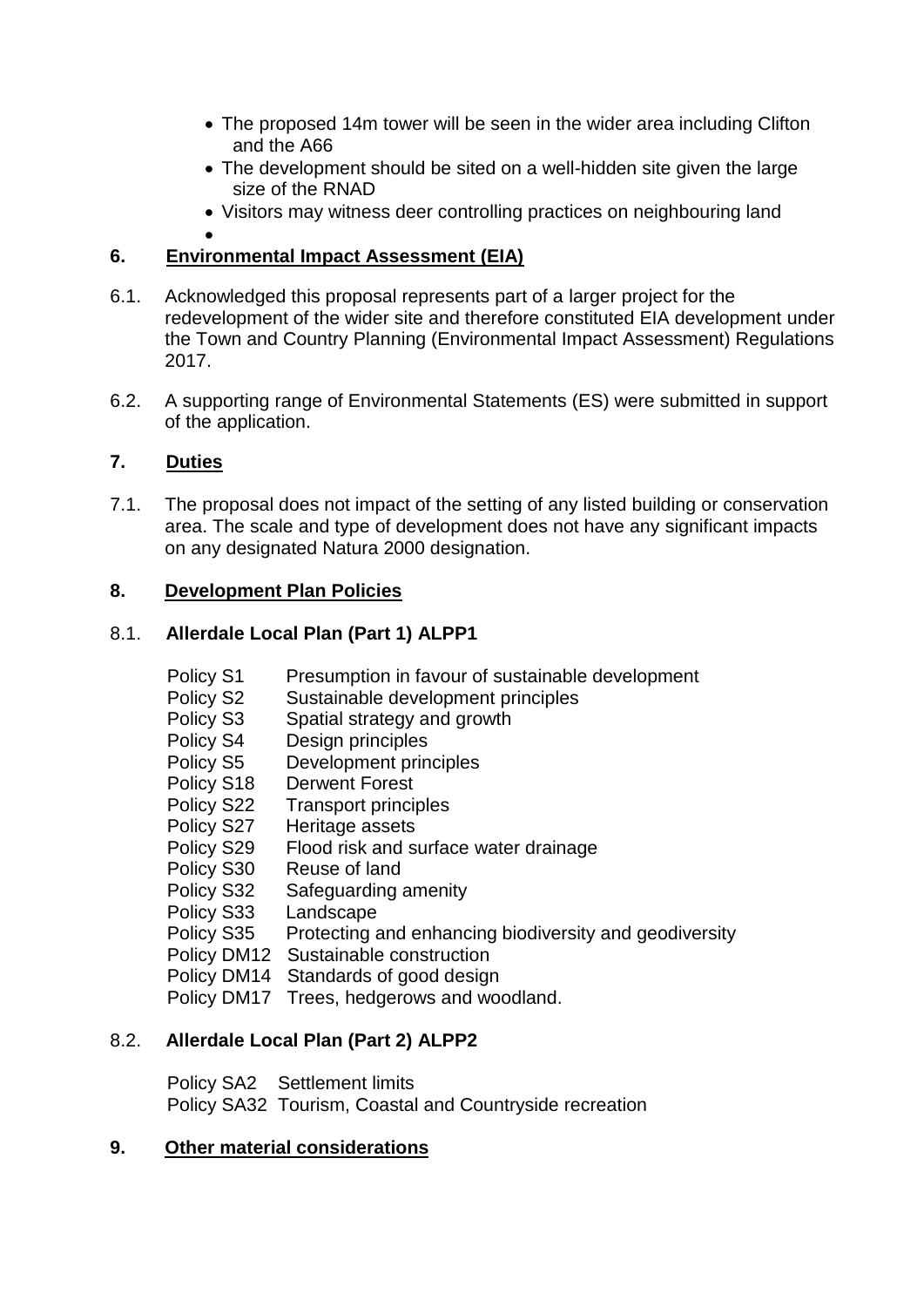National Planning Policy Framework (NPPF) (2021)

National Planning Practice Guidance (NPPG)

Allerdale Borough Council Plan 2020-2030

## **10. Policy weighting**

10.1. Section 38(6) of the Planning and Compulsory Purchase Act 2004 requires that, if regard is to be had to the development plan for the purpose of any determination to be made under the Planning Acts, the determination must be made in accordance with the plan unless material considerations indicate otherwise. This means that the Allerdale Local Plan (Part 1) 2014 and the Allerdale Borough Local Plan (Part 2) 2020 policies have primacy.

## **11. Assessment:**

## **Principle -Tourism**

- 11.1. The proposed visitor centre represents a phase in the redevelopment of the former RNAD (Derwent Forest) site, which has stood predominantly redundant for many years and will assist in restoring part of a brownfield site back to use.
- 11.2. The initial first outline phase of proposal under 2/2014/0858 for 25 self-build residential units was approved (including a design code) on the opposite eastern side of the site with the prospect that it would enable and facilitate the funding for the wider development of the site.
- 11.3. The role of Derwent Forest in West Cumbria is recognised in a number of key strategies including the Energy Coast Masterplan, Sub Regional Spatial Strategy, Cumbria Tourism Destination plan and Cumbria Economic Plan.
- 11.4. Given the scale, nature and strategic potential of the Derwent Forest site, the ALPP1 includes a standalone exemption policy to guide development over the plan period, recognising the types of acceptable uses and the exceptional nature of the site. i.e. the inclusion of this site is on the basis of it acting as an enabling development to facilitate the restoration of the site to the wider benefit of the local community.
- 11.5. Policy S18 Derwent Forest recognises the need to secure a mix of uses for the project to be viable and to enable the restoration of the site to a suitable level of use. The policy includes residential development "sufficient to achieve the viability of the project and secure the overall restoration of the site". However, the policy does specify objectives seeking that any proposal will:

*"a) Provide a comprehensive masterplan for the site, including phasing, to be submitted as part of any planning application to ensure delivery of a coherent solution for the site and avoid a piecemeal approach;*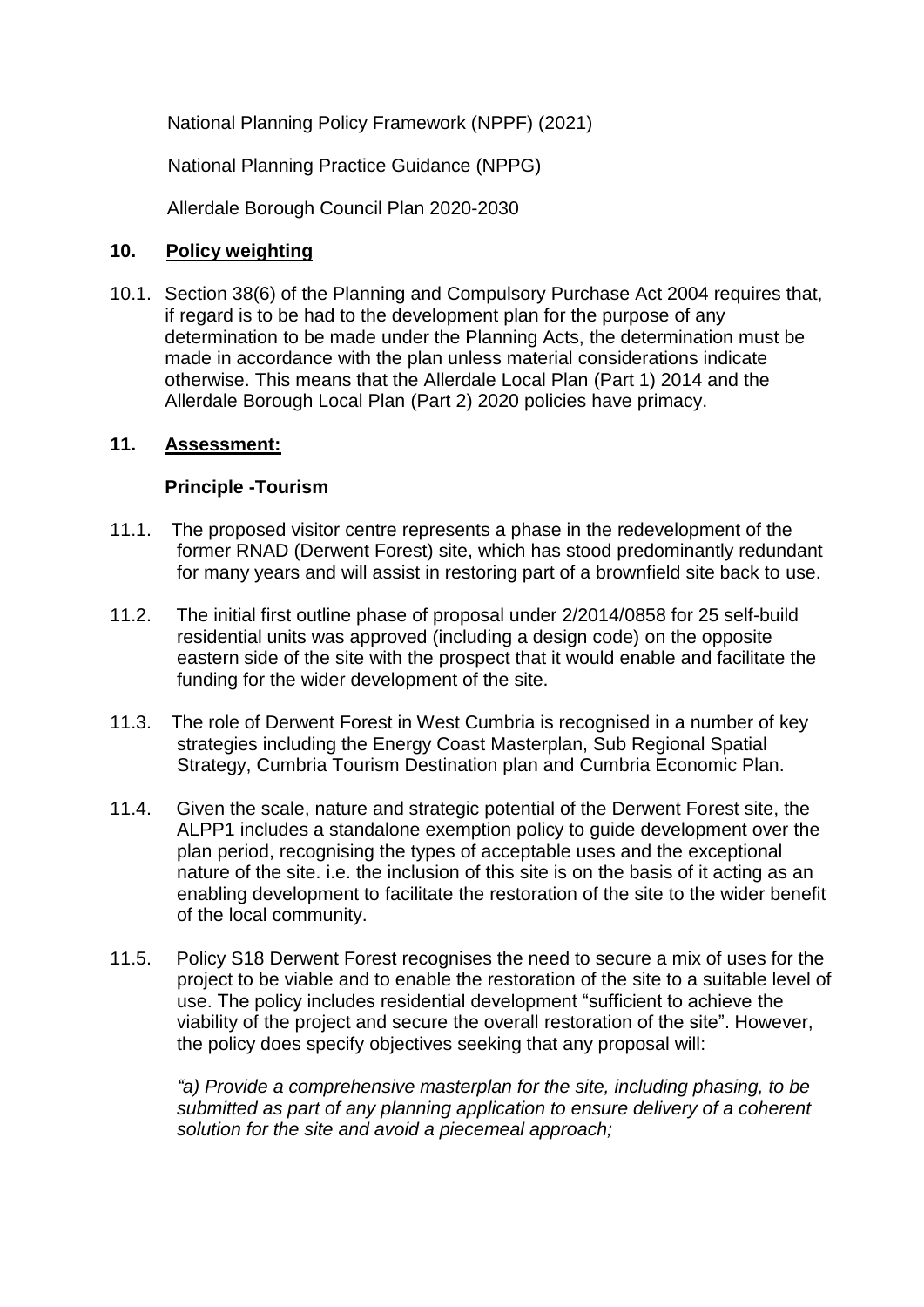*b) Demonstrate the social, economic and environmental benefits it will bring to the local economy and community;*

*c) Provide a whole site solution and incorporate significant elements of public access, including the continuation and enhancement of the C2C cycle route through the site;*

*d) Give consideration to sustainable modes of transport that will form an important part of any transport assessment/plan required to support proposals;*

*e) Ensure the siting, design and scale of all elements of the proposed scheme are appropriate, and will safeguard and enhance important landscape features, valuable historic assets, existing wildlife species and habitats and demonstrate how the wider landscape context has been taken into account. The proposal will seek to minimise and where appropriate mitigate adverse impacts;*

*f) Ensure that off-site infrastructure is adequate to accommodate any proposals and that the site is remediated to an acceptable level for the proposed end use."*

- 11.6. Officers acknowledge that the restoration of the application site is only one part of a long term vision, given the sheer size of the overall site. However the form of the current application does not provide a mechanism for approval of that long term vision.
- 11.7. Policy S18 makes specific inclusion of "tourist related development" within the options of suitable landuses for the site.
- 11.8. Paras 212/ 213 ALPP1 in support of the policy does recognise the role in coordinating any development to a network of habitat and green infrastructure.
- 11.9. In assessing the merits of the proposal, members need to assess whether they consider it fulfils the policy criteria of paras 210-213. The scheme as initially submitted, lacked any supporting masterplan thus did not initially demonstrate compliance with the local plan policy requirements, which was reflected in officers concerns over piecemeal development not reflecting the wider site development aspirations.
- 11.10. In response, the applicant submitted a masterplan document which outlines a wider broader vision for the development of the whole site which includes an indicative layout of 3 new settlements, other development including commercial leisure development and routes of connectivity (estimating approx. 2000 dwellings) and 4.27 ha employment area subdivided by woodland areas. Its supporting vision document includes a "visitor centre" in the list of future uses.
- 11.11. Whilst this Masterplan fulfils the requirement of the planning policy and does represent a material consideration to the current proposal, the form of the current application neither gives a mechanism for consideration and approval of the Masterplan nor a mechanism for approval of future development proposals in line with the masterplan. These would have to be judged on their individual merits.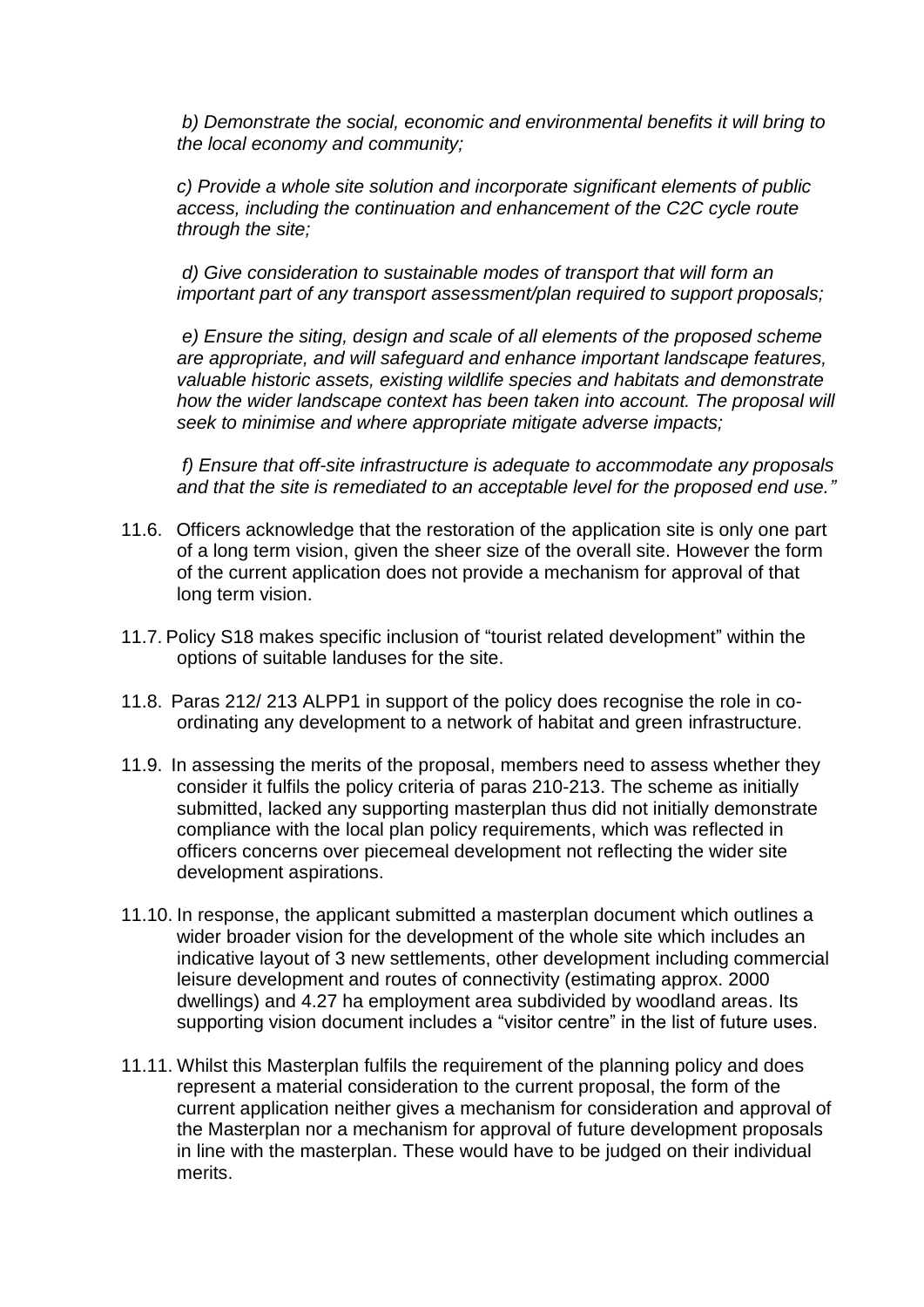- 11.12. Officers acknowledge that future phases and major development may require significant additional levels of investment in infrastructure to facilitate the magnitude of development expected under the provisions of the policy and the wider masterplan for the site.
- 11.13. Officers emphasise the planning matters and infrastructure requirements of the current scheme should however be proportionate to the requirements of this individual phase and meets the enabling requirements of the policy and is compatible with the master plan expectations for the Derwent Forest site. However, members clearly expressed concern in their grounds of refusal of the recent housing development on the RNAD site on the piecemeal nature of the development and the lack of a detailed masterplan demonstrating the long term delivery of the site and its required infrastructure. The refusal decision is a material consideration and members need to consider whether this equally applies to the current proposal.
- 11.14. Officers, unlike for the refused housing application, attach weight to the locational tourist need for the development of this proposal and its educational attributes which is directly linked to the historic legacy of the site. Members need to judge the merits of this issue, as the principal of the development is dependent on Policy S18 as, as an isolated tourist development in the open countryside its criteria would normally conflict with Policy SA32 of ALPP2 which normally only supports sustainable locations or the expansion of existing tourist facilities.
- 11.15. Under the criteria of any EIA, evidence is required to assess the merits of the proposal site focusing on the subjects of ecology, landscape and visual impact, ground conditions and traffic and transport. Its assessment excluded archaeology, air quality/odour, noise and vibration, hydrology, socio economic, lighting, waste human health, accidents /disasters, and climate change.
- 11.16. Mitigation measures are recommended, where appropriate.
- 11.17. Whilst officers would not normally support this type of isolated tourist development there is a locational need which is unique to the development. Policy S18 identifies that there are specific and justified exemption reasons for supporting the proposal. It is for members to judge whether the developments economic and community benefits outweigh the policy context of Policy S18.
- 11.18. The physical merits of the proposal may be summarised as follows:

### **Layout and Design**

11.19. The application's details demonstrate modern utilitarian design which in officer's opinion is reflective of the function and history of the site and the nature of existing military buildings found elsewhere on the site. The site of the centre is isolated and therefore not prominent to public view.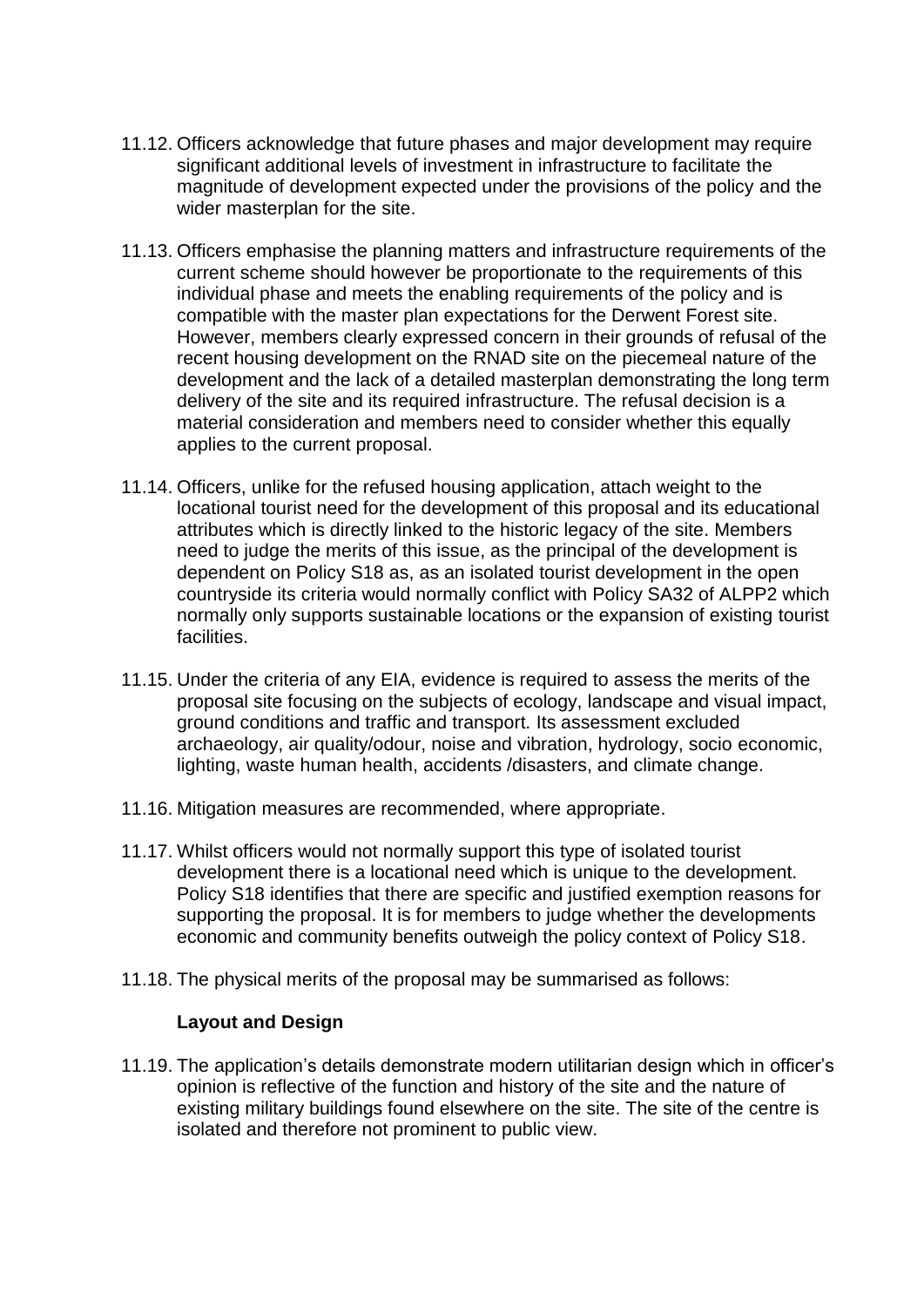- 11.20. The initial scheme sought to introduce a modern observation viewing tower to the building as an added attraction to the tourist landuse, but in response to local concerns this feature has been deleted.
- 11.21. The reception car park area and the conversion of the former gatehouse building would bring back a beneficial use to this section of the site. The new car park facilities would be screened by new supplementary landscaping.
- 11.22. The applicant acknowledges that the proposals parking and access arrangements appear unconventional, but there are other comparative examples in the U.K including the Eden project in Cornwall during construction and other national trust estates e.g. Seven oaks to reduce carbon emissions Although officers have reservation on the unusual shuttle arrangement of accessing the visitor centre, these concerns are more related to the economic viability considerations of the site rather than any identifiable environmental harm.

### **Highways**

- 11.23. Policy S22 refers to transport principles. Traffic was a major concern in the recent refusal decision of the housing development on the opposite side of the site.
- 11.24. The application is supported by an ES chapter on traffic, which included the cumulative impacts of the recent refused application for the 71 dwellings. The report highlights that as the development does not meet the thresholds (increasing traffic flows by 30% or affect sensitive areas by 10%) the traffic evidence is voluntary. No traffic survey was requested by the highway authority. In assessing the effects accounts were made for: severance, driver delay, pedestrian delay, pedestrian activity, fear and intimidation and accidents and safety.
- 11.25. The assessment advises that no traffic survey was taken of the Seaton Broughton Moor highway. There were no recorded accidents in the past 3 years. There are no footpath links to the village. There are 2 designated cycleway routes in the wider locality of the site (one of which to be linked in the future as part of the masterplan). The nearest bus stop is in Broughton Moor (No 69 bus which operates weekdays and Saturdays),
- 11.26. Construction works will be undertaken in accordance with a Construction Environmental Management Plan. Any construction impacts will be temporary.
- 11.27. In assessing operational impacts, account has been taken of the proposed operational hours, which consequently is unlikely to generate traffic during the AM peak hours and visitor traffic is unlikely after 5pm. Thus, the site impact is based on employees traffic – equating to 11 cars in peak pm hour – estimating 6 towards Seaton and 5 towards Broughton Moor (of which 2 will traverse south to Gt Broughton/A66).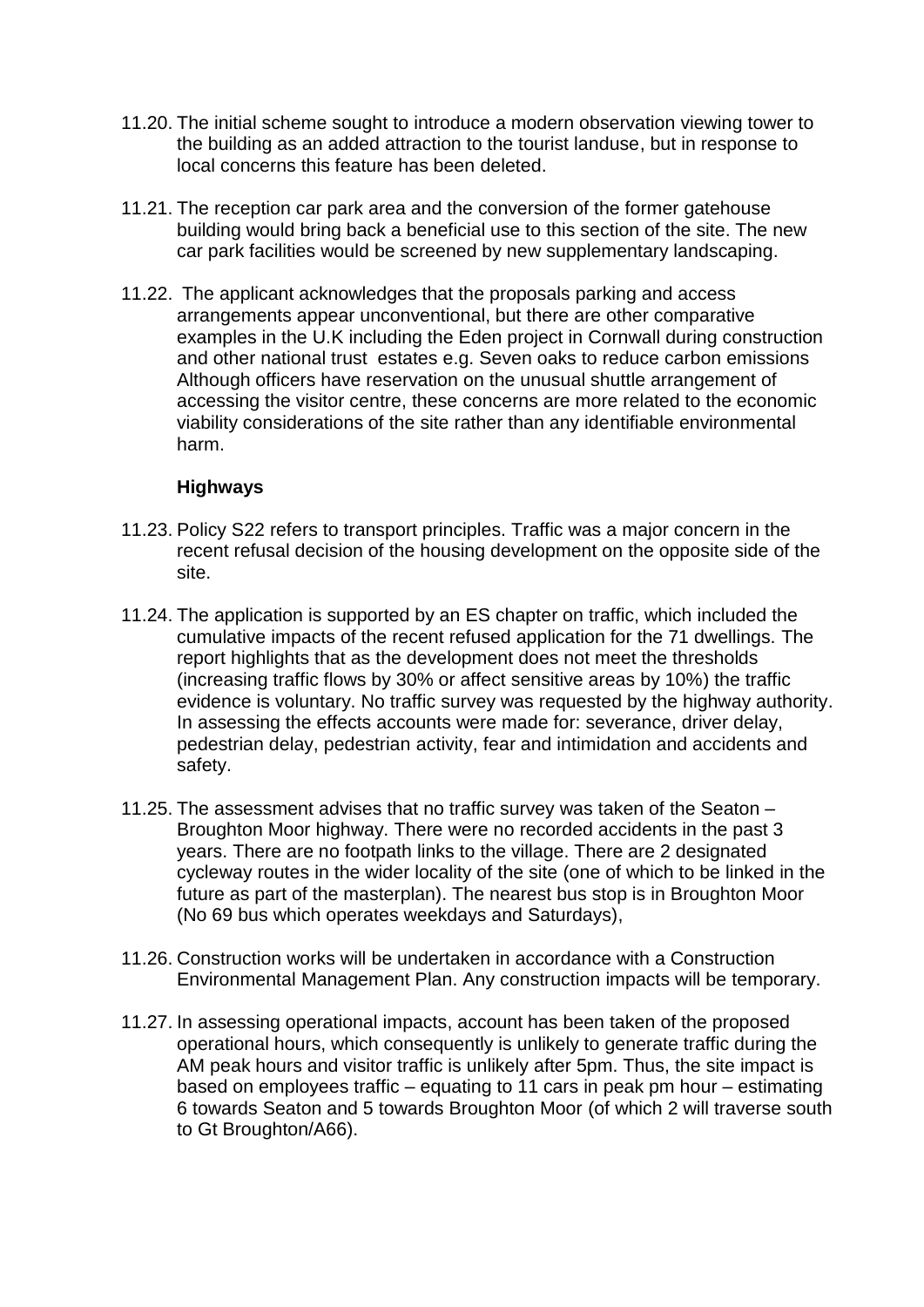- 11.28. The applicant's traffic survey evidence assumes traffic levels on the Seaton Broughton Moor highway replicate those taken on Moor Rd. This suggests a peak hour increase in traffic flows from 124 -144/5 in both east west directions on the Seaton Rd / Broughton Moor highway, representing a 4% increase.
- 11.29. As a consequence, there is negligible impact on the highway effects criteria.
- 11.30. Officers attribute weight to the consultation response of the highway authority. It is highlighted that this proposal, unlike the recent refused housing development obtains access alternatively off the Seaton / Broughton Moor highway. As it does not meet traffic levels triggers, the required traffic generation information cannot be reasonably insisted upon from the applicant. Furthermore, its levels of both construction and operational traffic are unlikely to match those in scale to that of the housing development.
- 11.31. The merits of the access itself are acceptable with a wide highway verge and good visibility with satisfactory off-street parking and turning provision for 37 cars (4 disabled and 3 buses). The highway authority has raised no objections to the scheme. Whilst it would have been preferable to provide a connection with the C2C link, as these details were refused under the housing application these cannot be considered as part of the current scheme.

### **Contamination**

- 11.32. Policy S30 specifies the beneficial merits of reusing previously developed land, subject to ensuring sufficient evidence is demonstrated to ensure there are no potential contamination risks. This subject represented the other primary objective on the site due to the historic legacy of the past. The site has a complex layout of buildings and infrastructure deriving from its long historic past which include a range of military buildings and mine entries relating to the operations and activities at the site.
- 11.33. The application is supported by detailed Geo Environmental ground condition report, heritage documentation on the history/ archaeological value of the site and a coal mining report.
- 11.34. Mitigation during construction can be secured by a CEMP.
- 11.35. Moderate significant adverse effects would be experienced during construction by adjacent properties, construction workers and infiltration/ migration of contamination to aquifer/ watercourses, with major significant adverse effects from land stability impacts. These can be mitigated against through working practices, safety equipment/capping of the shaft and stabilisation.
- 11.36. During the operational use, major significant adverse effects could arise from ground /gas vapour, land stability issues, but these can be mitigated by gas monitoring prior to development/stabilisation of the mineshaft. (conditioned).
- 11.37. The Coal Authority report acknowledges the inherited complications of the coal mining history in the immediate locality with potential shallow workings and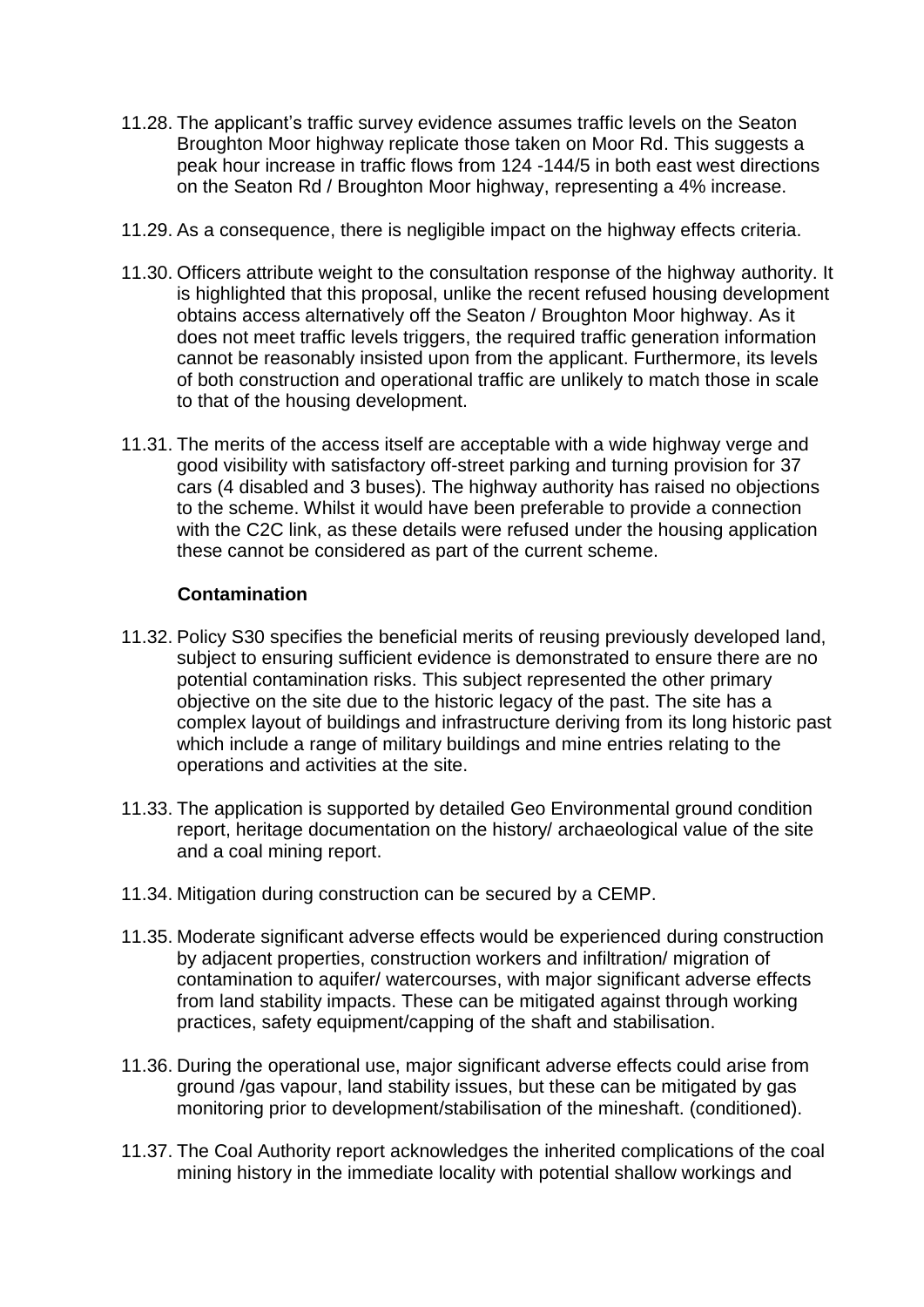recorded mine entries within the vicinity of the site and the access corridor However subject to further investigations they consider this matter can be reserved by condition.

11.38. Weight is also given to the fact that the Environmental Health Officer does not raise objections, subject to conditions. As the development primarily concentrates on the hard surfaced footprint of the helipad, the contamination issues are less complicated. However further details would be required for the conversion treatment of the gatehouse building.

### **Landscaping**

- 11.39. Policy S33 seeks to ensure future development is sympathetic with the landscape which in reinforced under criteria e) of Policy S18 which seeks to safeguards it features.
- 11.40. The applications ES includes a detailed Landscape and Visual Impact Assessment. It outlined the key landscape features and characteristics of the site. It identified its location within the sub type 5a Ridge and Valley category and refers to the other surrounding landscape types. The site is located 7.3km from the Lake District National Park designation with the Solway Coast 5.3km to the north.
- 11.41. A supporting zone of visual impact was also provided to outline the extent of short, medium and long-term views of the site from its surroundings and 6 viewpoints: Stud farm, South terrace (Gt Broughton) Brigham – Broughton highway, northern edge of Greysouthen, Watch Hill (nr Cockermouth) and Whin Fell.
- 11.42. The significance and nature of construction works on landscape character, semi improved grassland and dense scrub were slight and negative (i.e. not significant). This was also applicable to most of the chosen visual receptors with the exception of the longer views Greysouthen, Brigham, Watch Hill and Whin Fell which are negligible.
- 11.43. The impact of its operational use (which clearly would be permanent), the residual significance and nature of effects would initially be moderate and negative on the host landscape character type (5a Ridge and valleys) with the introduction of the buildings built form, but becoming moderate and beneficial in 15 years timescale with the establishment of the proposed landscaping, with minor impacts on the neighbouring sub type 8b broad valleys resulting in an overall slight to negative impact.
- 11.44. The assessment recommends for mitigation the use of appropriate design and landscaping Officers highlight that the proposal does not result in the loss of any trees at the visitor centre site itself.
- 11.45. The entrance facilities will result in the loss of 2 trees plus a small group of regenerated Birch and Willow to accommodate the supporting highway details. Officers consider this will be compensated by the sites landscaping scheme.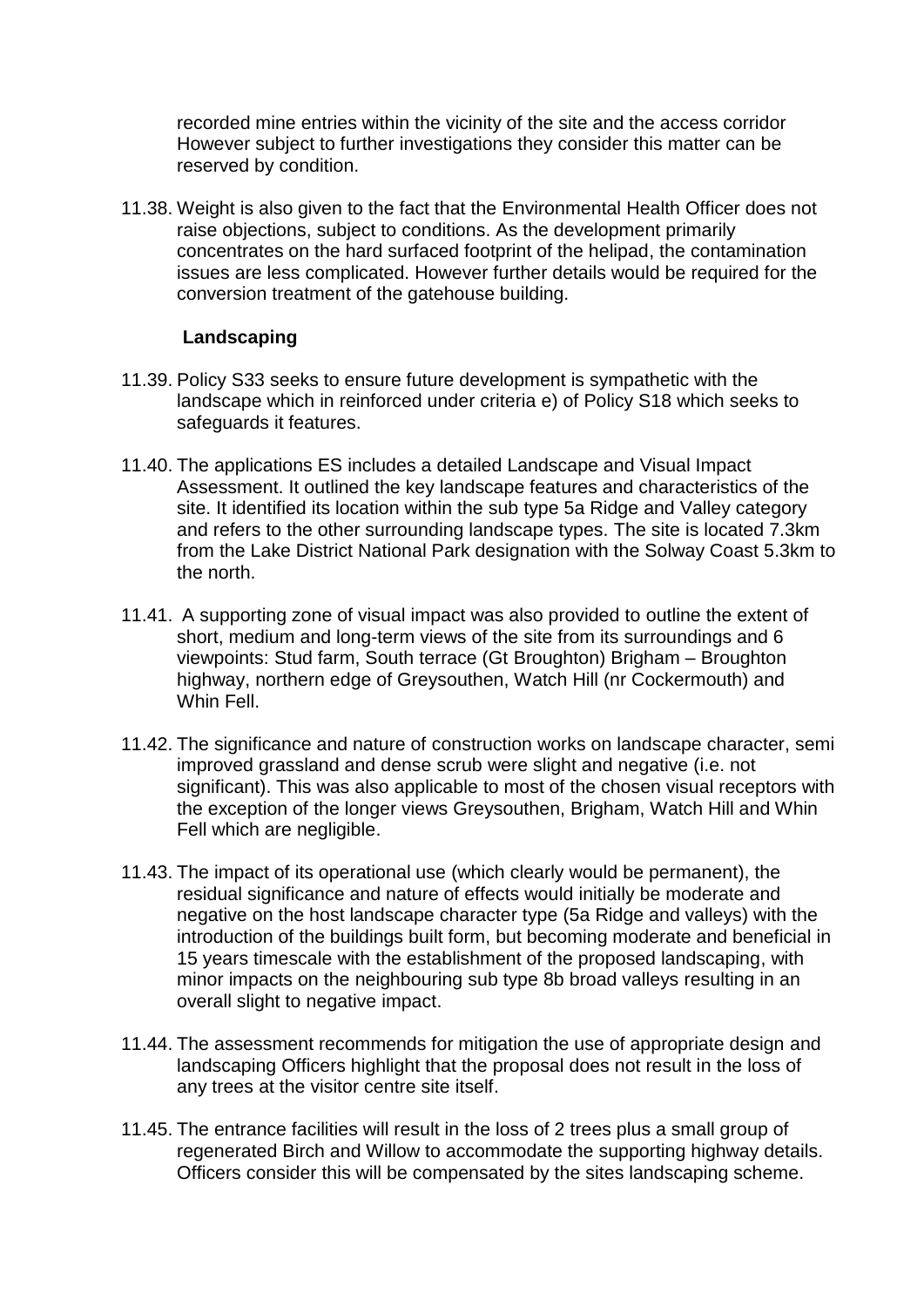### **Nature Conservation**

- 11.46. Policy S35 outlines the criteria for biodiversity and nature conservation.
- 11.47. The application is supported by an ecological survey to assess the nature conservation of the site. The survey accounted for species in the locality and the surrounding habitats. The nearest designated ecology sites River Derwent and Bassenthwaite Lake SAC, River Derwent SSI and Maryport Harbour SSSI and ancient woodlands were scoped out due to the nature and scale of the works and the separation distance. The scale of works proposed do not meet the triggers for an HRA.
- 11.48. It was envisaged there would be low impacts on bats, reptiles and birds during construction and moderate impact on the greater Crested newts which albeit not recorded on the site have the potential to forage across the site's access within known ponds in the surrounding area. However, a Species Protection Plan is recommended for this aspect of the works.
- 11.49. The applicant advises the proposal will encompass mitigation measures including lighting controls, speed limits along the access road, exclusion fencing retention of existing hedgerows, enhancement of grasslands/native species in the area plus retention of the tree belt extending into the site. These may result in permanent significant impacts during the operational phase to bats, greater crested newts and reptiles, with no significant impact on birds.
- 11.50. Officers attach weight that Natural England raises no objections and this smaller scale of development does not exceed the HRA triggers.

### **Flood Risk and Surface Water Drainage**

- 11.51. Policy S29 outlines the considerations in assessing flood risk and surface water drainage.
- 11.52. The submitted application was supported by a drainage scheme which outlines a package treatment plant for the proposed works for the means of foul drainage i.e. non–mains. A surface water drainage scheme seeks to discharge into a local watercourse. Neither United Utilities, Environment Agency nor Natural England object to these details subject to adherence with the national drainage hierarchy i.e. exploration of soakaways prior to the pursuit of the watercourse option. (conditioned)
- 11.53. The drainage of this modest sized development proposal are therefore considered acceptable with no impact on the development or the displacement of surface water to other sites, in compliance with Policy S29 of ALPP1.

### **Residential Amenity**

11.54. Policy S32 seeks to ensure development does not result in any significant loss of amenity. The proposal represents a major development and therefore has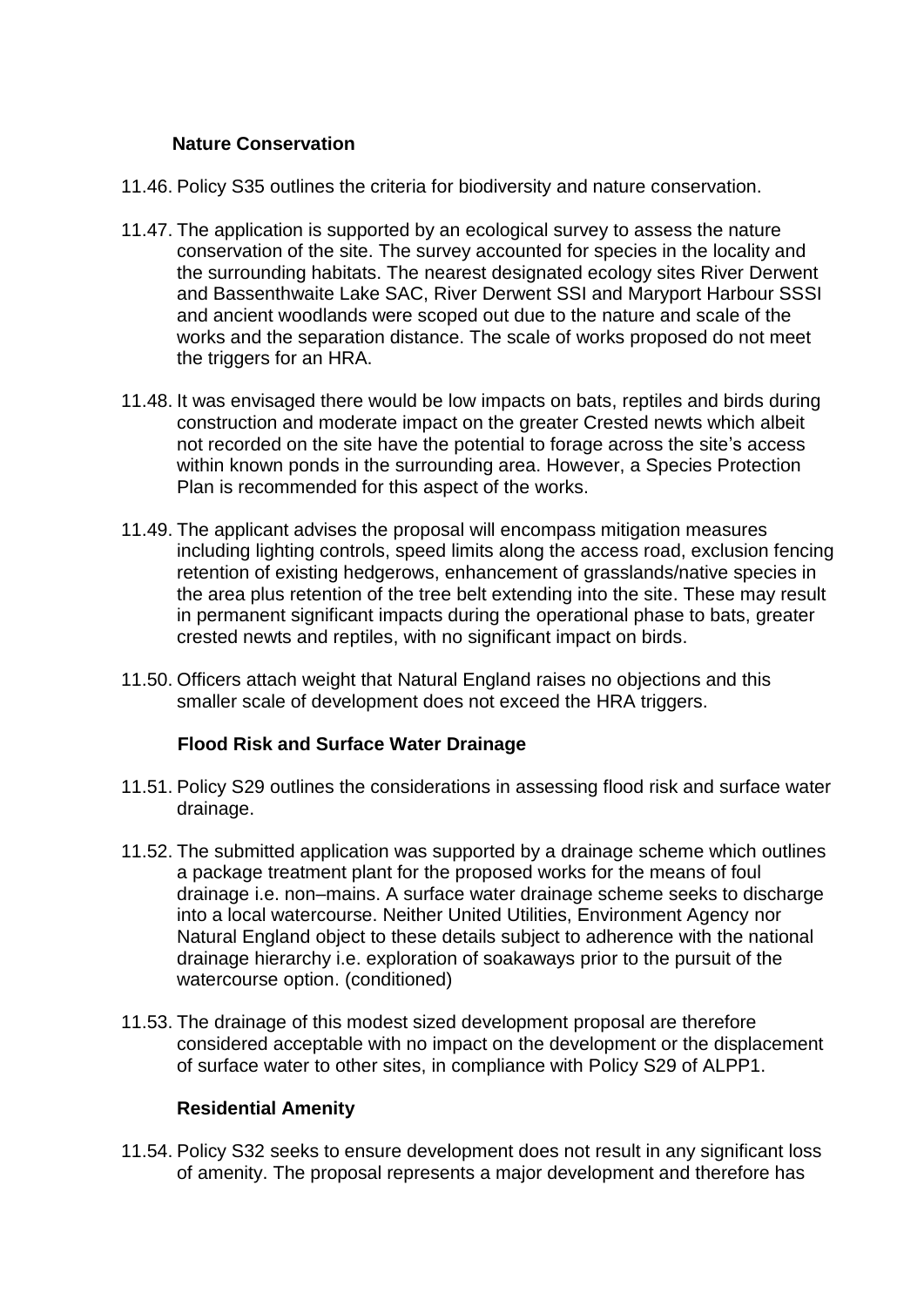the potential for residential disturbance during its construction. The nearest residential property is Desmene which is sited approx. 280m to the west of the site.

- 11.55. A brief noise statement was provided to the application advising the site is within a quiet location with no significant noise sources in close proximity and the operation would only operate in daytime hours. Under current noise guidance it is considered there is a negligible risk of future residents experiencing adverse effects for existing sources of noise, therefore a detailed assessment is not required.
- 11.56. Given this separation distance and the daytime operational hours of the building officers consider there will be no significant loss of amenity subject to the adoption of a construction management plan.

### **Archaeological**

11.57. Policy S27 seeks to safeguard heritage assets. The application is supported by an Archaeological desk based assessment and walk over survey for the whole depot site. It highlighted the cultural heritage interest, referring to 4 categories of: The RNAD landuse (no further documentation required); Collieries (no further records required); Medieval to post medieval ridge and furrow (evidence no further work required) and Medieval field system (extensively damaged by the depot land use) and Prehistoric and Romano-British Architecture (only one possible site).

## **Cumulative Impacts**

- 11.58. The ES document also examined cumulative impacts and any in combination effects. Other identified development within locality included the neighbouring housing estate approved under 2/2014/0858 (ongoing), plus the site of the recent refused housing application (FUL/2020/00707) and the future development aspects to be pursued on the remainder of the Derwent Forest site under Policy S18 of the ALPP1 (no anticipated overlap but may be cumulative during construction/ operational phases). The key topics were:
- 11.59. (i) Ecology The existing construction activities at the approved estate are controlled under a CEMP with no notable impacts on species.
- 11.60. On the masterplan previous surveys have been undertaken for bats, greater crested newts and reptiles. Removal of vegetation id s being compensated by supplementary landscaping and mitigation measures will seek to safeguard the water environment for other species plus additional features e.g. SuDs ponds. On this basis no significant effects are anticipated or indeed may have a positive impact.
- 11.61. (ii) Landscape The development in conjunction with the existing approved estate and future phases of the masterplan will potentially intensify the landscape and visual effects. Given the screened location of the proposal there will not likely be combined views with the existing development.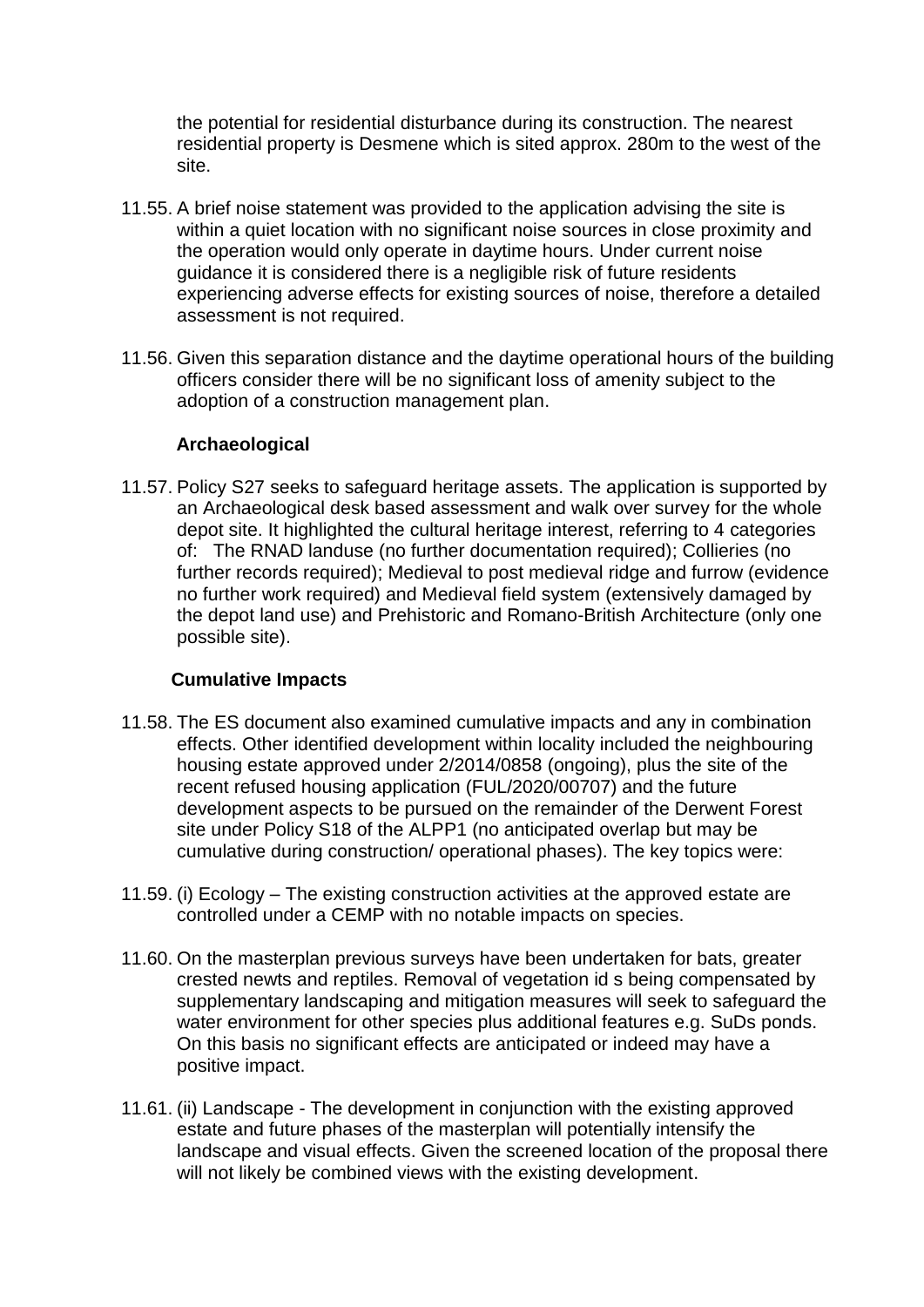- 11.62. (iii) Ground conditions Potential contamination issues during the construction phase and operational phases. However, there would be beneficial long term beneficial impacts from the remediation of the site addressing the land stability and any contamination.
- 11.63. (iv) Design No cumulative impacts identified.
- 11.64. Construction Potential for pathways of disturbance for neighbouring land uses and properties and a secondary A aquifer and surface water run off – to be addressed through ground investigation and CEMP.
- 11.65. (v) Transport Cumulative impacts were evaluated with the neighbouring estate and visitor centre under the traffic evidence. The impacts of other areas of the masterplan are unknown and are therefore unclear at this stage, but will likely have significant impacts on the road network. Any future proposal will need to be supported by a detailed Transport Assessment, Travel plan and comprehensive strategy for improvements to the wider highway infrastructure with mitigation measures.
- 11.66. In combination effects were also examined for the construction and operation phases with their findings in their topic chapters (Socio economic, transport, pollution related construction works, lighting landscape featured, visual effects and ground contamination) concluding these would be minor adverse impacts.
- 11.67. Similarly, the in combined impacts social and-economic impacts (recreation /tourism) were slight beneficial, traffic slight adverse, noise minor adverse and drainage flooding, visual effects and air quality negligible.
- 11.68. Officers therefore consider there is no significant cumulative impacts associated with the existing and pending developments. Any such cumulative impacts with any additional development can be assessed on their individual merits as part of any future application for additional phases of development.

### **Local Financial Considerations**

12.1. Having regard to S70 (2) of the Town and Country Planning Act. There are matters regarding the New Homes Bonus Scheme and Council Tax Revenue for the Council. This has carried no weight in the determination.

### **Conclusions**

13.1. Officers highlight the importance of Policy S18 which is fundamental to the principle of this proposal in its open countryside setting. The proposal represents one of the early stages of redeveloping this vast brownfield site. The applicant has delivered a high-level masterplan for the overall scheme. Policy S18 incorporates the potential for tourist related development acting as part of any future mix of land uses, to enable the viable restoration of the site and provide community benefits. Officers consider the merits of the scheme, which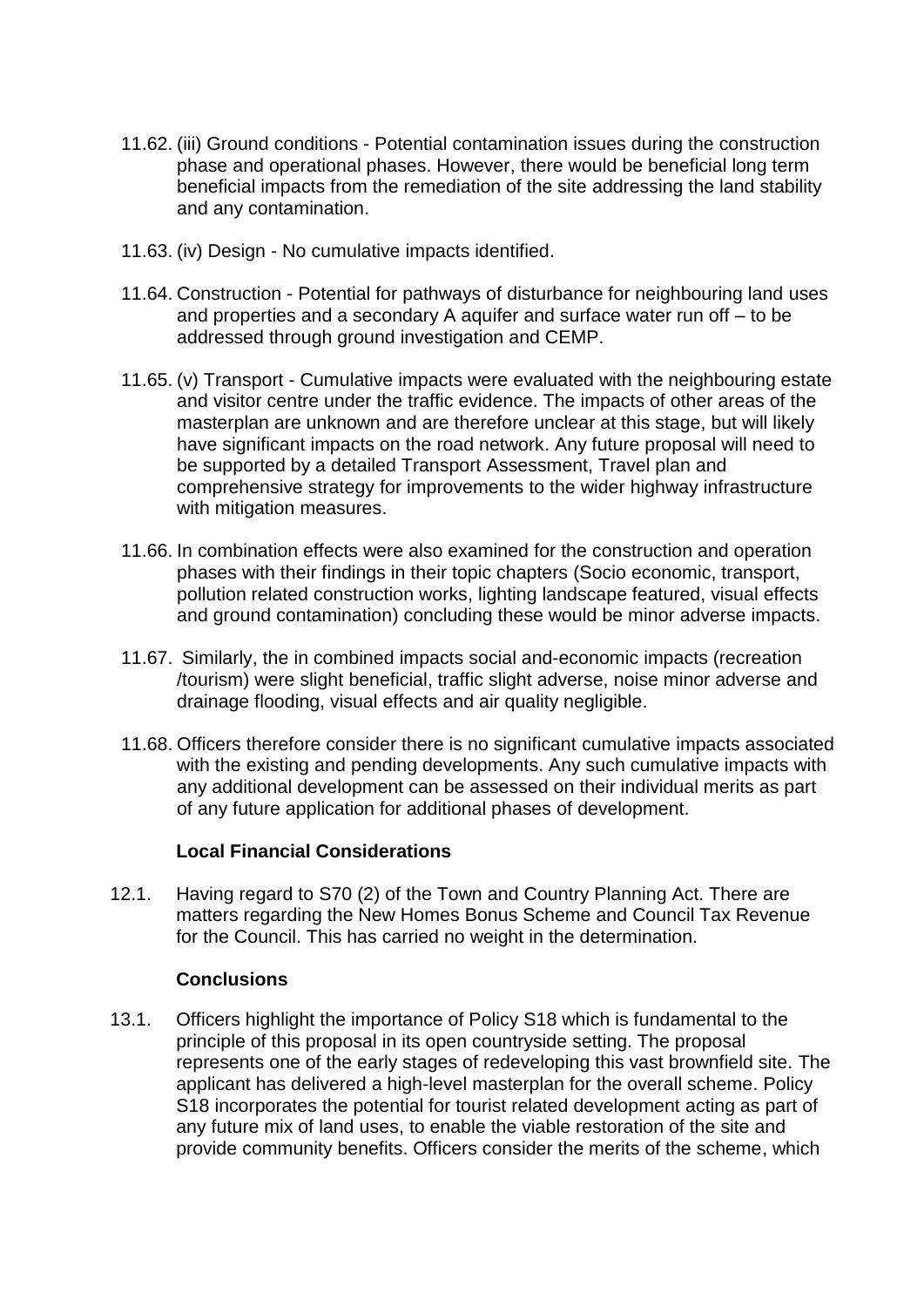has both tourism and educational benefits, is sufficiently acceptable that the principle of this development may be supported.

- 13.2 The supporting Environmental Statement has been examined in detail, looking at the many planning considerations. Further consultation is required for several separate regulations. The merits of the proposal are therefore considered acceptable in accordance with the councils adopted local plan policies.
- 13.3 While officers have sought to offer positive recommendation consistent with their advice on the recently decided housing application at Derwent Forest, it is open to members to take a decision to refuse this application, consistent with members decision to refuse the housing application.

## **RECOMMENDATION**

**GRANT** 

**Annex 1**

## **CONDITIONS**

### **Time Limit:**

**1. The development hereby permitted shall be begun before the expiration of three years from the date of this permission.** Reason: In order to comply with Section 91 of the Town and Country Planning Act 1990.

### **In Accordance:**

**2. The development hereby permitted shall be carried out solely in accordance with the following plans:**

**A2.19.867 VC100 D Site plan A2.19.867 VC101 B Proposed first floor plans A2.19.867 VC102 C Proposed elevations A2.19.867 VC103 E Entrance site plan Site plan A2.19.867 VC104 C Entrance proposed Floor plans A2.19.867 VC105 B Entrance Proposed elevations A2.19.867 VC001 C Entrance location plan A2.19.867 VC002 A Block plan 1 of 5 VC A2.19.867 VC002 A Block plan 2 of 5 VC A2.19.867 VC002 A Block plan 3 of 5 VC A2.19.867 VC002 A Block plan 4 of 5 VC A2.19.867 VC002 A Block plan 5 of 5 VC A2.19.867 VC1000 Materials study VC A115081 Derwent Forest Visitor centre Noise statement A115081 C001a – Entrance visibility splays**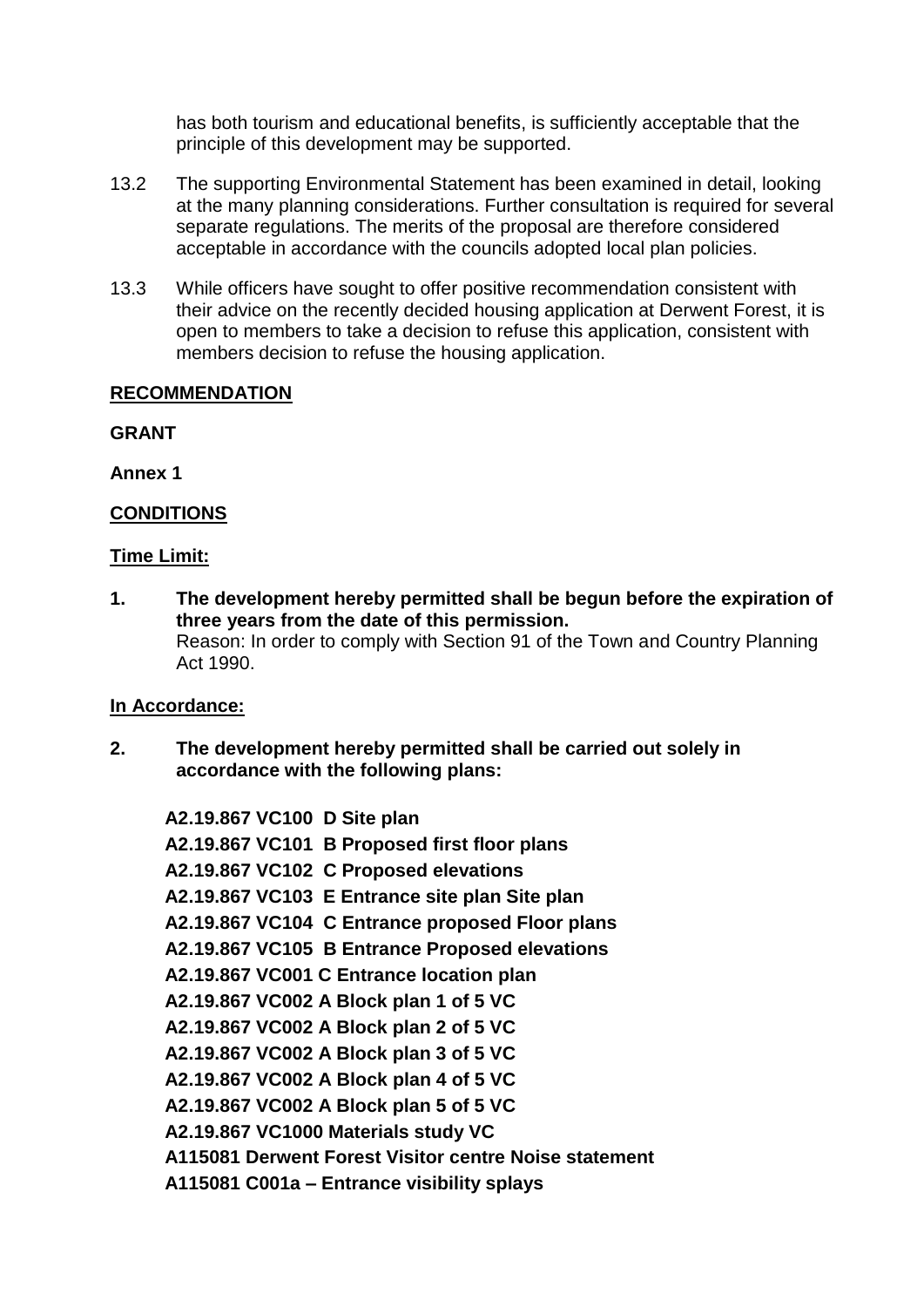**A115081 C001a VC Access**

**A115081-21-C-D100-P1 –Visitor centre**

**A115081-21-C-D100-P1 –Visitor centre**

**A115081-21-C-D100-P1 –Visitor centre**

**Entrance building to visitor centre proposed landscape plan WW/10 B Ecology appraisal 2020**

**Extended Phase 1 Habitat Survey (Feb 2020),** 

**Geo Environmental Desk top study and preliminary coal mining risk assessment Jan 2020**

**A115081 visitor centre –contour /topographical /drainage plan- Landmark**

**A115081 visitor centre- estimated soil chemistry- Landmark**

**A115081 visitor centre Historical map – Slice A** 

**A115081 visitor centre Historical map – Slice B**

**A115081 visitor centre Historical Aerial photography –Segment A10**

**A115081 visitor centre Historical Aerial photography –Segment A11**

**A115081 visitor centre Historical Aerial photography –Segment A14**

**A115081 visitor centre Historical Aerial photography –Segment A15**

**Coal Authority –summary of findings map** 

**Archaeological assessment**

**Details of package treatment plant**

Reason: In order to ensure that the development is carried out in complete accordance with the approved plans and any material and non-material alterations to the scheme are properly considered.

## **Pre-commencement conditions:**

**3. No development shall commence within the site until the applicant has secured the implementation of a programme of archaeological work in accordance with a written scheme of investigation which has been submitted by the applicant and approved in writing by the Local Planning Authority.**

 Reasons: To afford reasonable opportunity for an examination to be made to determine the existence of any remains of archaeological interest within the site and for the preservation, examination or recording of such remains)

**4. Details of all measures including surfacing material of the car park access road and drainage measures to be taken by the applicant/developer to prevent surface water discharging onto or off the highway shall be submitted to the Local Planning Authority for approval prior to development being commenced. Any approved works shall be implemented prior to the development being completed and shall be maintained operational thereafter** 

Reason: In the interests of highway safety.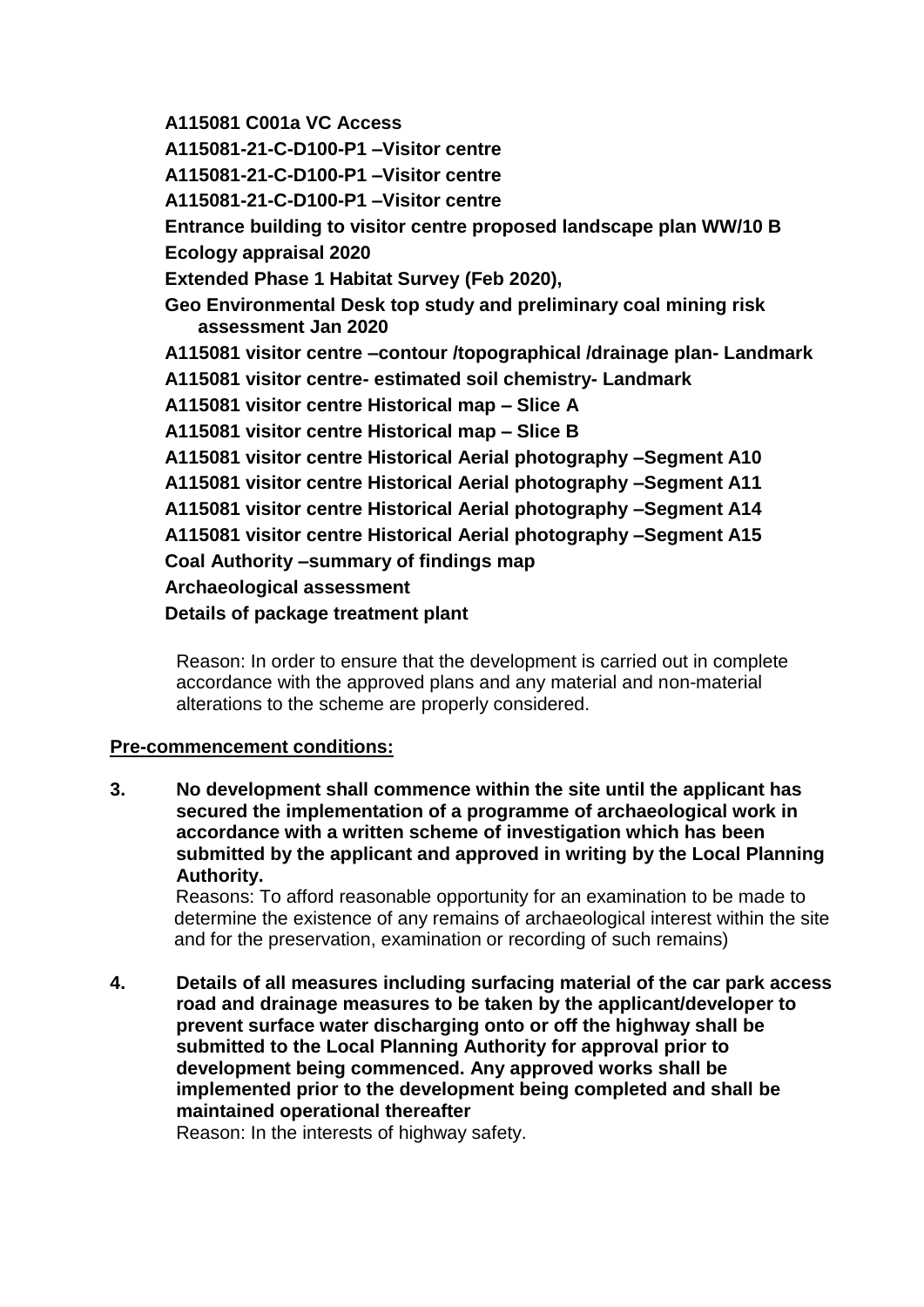**5. The development shall not commence until visibility splays providing clear visibility of 215 metres measured 2.4 metres down the centre of the access road and the nearside channel line of the carriageway edge have been provided at the junction of the access road with the county highway. Notwithstanding the provisions of the Town and Country Planning (General Permitted Development) (England) Order 2015 (or any Order revoking and re-enacting that Order) relating to permitted development, no structure, vehicle or object of any kind shall be erected, parked or placed and no trees, bushes or other plants shall be planted or be permitted to grown within the visibility splay which obstruct the visibility splays. The visibility splays shall be constructed before general development of the site commences so that construction traffic is safeguarded.** 

Reason: In the interests of highway safety.

**6. The access, parking/turning, loading / unloading and material storage areas shall be provided before any building work commences on this site so that construction traffic can park and turn clear of the highway. The access and public highway in the vicinity of the site access shall be kept clear of mud and debris from the site and provision for road sweeping shall be provided as necessary or requested by the LHA.** 

Reason: The carrying out of this development without the provision of these facilities during the construction work is likely to lead to inconvenience and danger to road users.

- **7. Advanced Direction Signs (ADS) and Direction Signs (DS) at the access shall be provided in the verges on both approaches. Details of the signs including location plan and sign details shall be submitted to the Local Planning Authority for approval prior to development being commenced.**  Reason: In the interests of highway safety.
- **8. Prior to the commencement of any development, a surface water drainage scheme, based on the hierarchy of drainage options in the National Planning Practice Guidance with evidence of an assessment of the site conditions (inclusive of how the scheme shall be managed after completion) shall be submitted to and approved in writing by the Local Planning Authority. The surface water drainage scheme must be in accordance with the Non-Statutory Technical Standards for Sustainable Drainage Systems (March 2015) or any subsequent replacement national standards and unless otherwise agreed in writing by the Local Planning Authority, no surface water shall discharge to the public sewerage system either directly or indirectly. The development shall be completed, maintained and managed in accordance with the approved details.** Reason: To promote sustainable development, secure proper drainage and to manage the risk of flooding and pollution. This condition is imposed in light of policies within the NPPF and NPPG.
- **9. No development shall commence until intrusive site investigations have been carried out on site to establish the exact situation in respect of**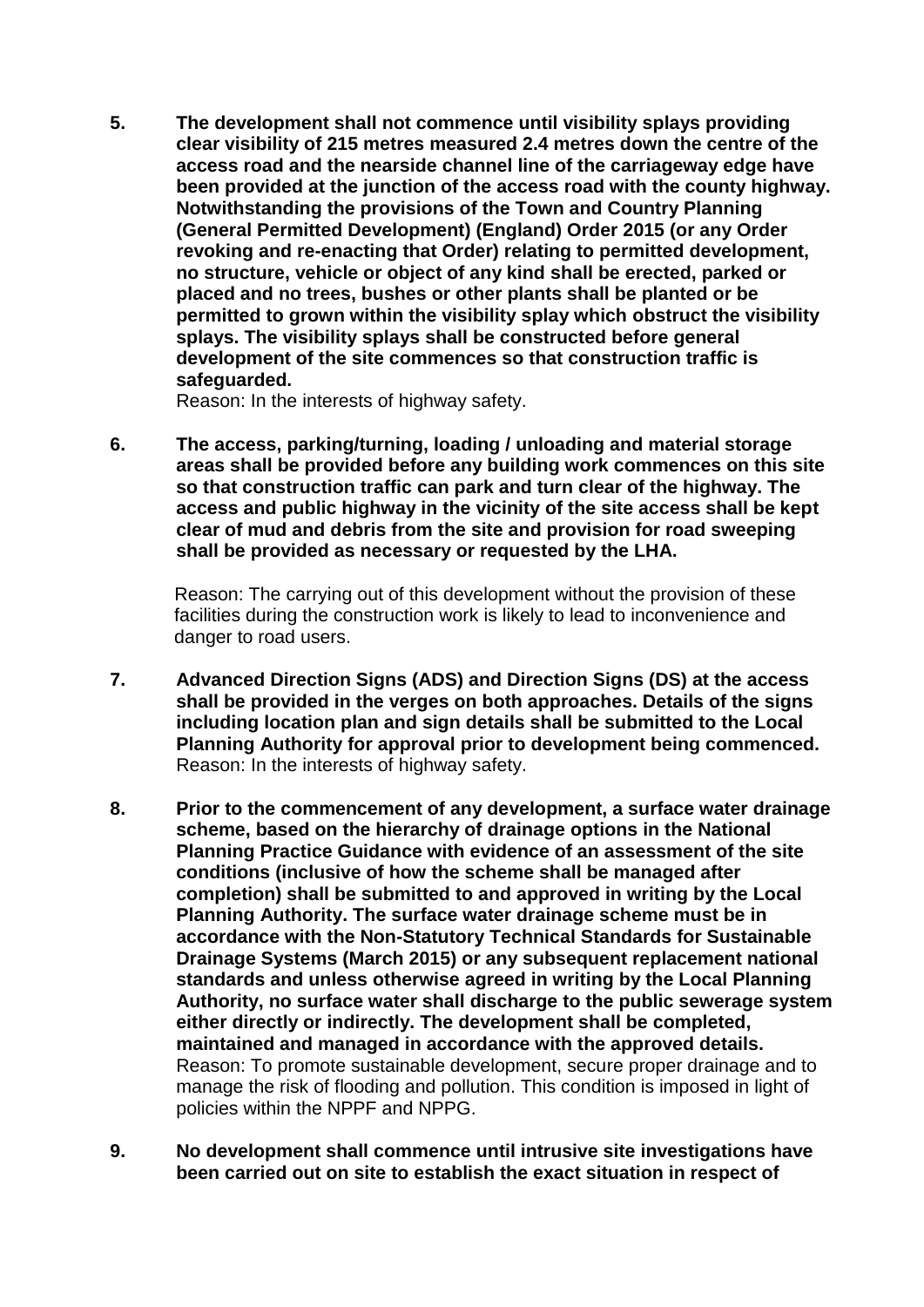**shallowing mine workings and mine entries. The findings of the intrusive site investigations, including a layout plan plotting the mine entry and its zone of influence, shall be submitted to the Local Planning Authority for consideration and approval in writing. The intrusive site investigations shall be carried out in accordance with authoritative UK guidance** Reason The undertaking of intrusive site investigations, prior to the commencement of development, is considered to be necessary to ensure that adequate information pertaining to ground conditions and coal mining legacy is available to enable appropriate remedial and mitigatory measures to be identified and carried out before building works commence on site. This is in order to ensure the safety and stability of the development, in accordance with paragraphs 178 and 179 of the National Planning Policy Framework

**10. Where the findings of the intrusive site investigations (required by condition 9 above) identify that coal mining legacy on the site poses a risk to surface stability, no development shall commence until a detailed remediation and treatment scheme to protect the development from the effects of such land instability has been submitted to the Local Planning Authority for consideration and approval in writing. Following approval, the remedial works shall be implemented on site in complete accordance with the approved details.**

Reason The undertaking of intrusive site investigations, prior to the commencement of development, is considered to be necessary to ensure that adequate information pertaining to ground conditions and coal mining legacy is available to enable appropriate remedial and mitigatory measures to be identified and carried out before building works commence on site. This is in order to ensure the safety and stability of the development, in accordance with paragraphs 178 and 179 of the National Planning Policy Framework

- **11. Following implementation and completion of the approved remediation scheme (required by condition 10 above) and prior to the first occupation of the development, a verification report shall be submitted to and approved in writing by the Local Planning Authority to confirm completion of the remediation scheme in accordance with approved details.**  Reason The undertaking of intrusive site investigations, prior to the commencement of development, is considered to be necessary to ensure that adequate information pertaining to ground conditions and coal mining legacy is available to enable appropriate remedial and mitigatory measures to be identified and carried out before building works commence on site. This is in order to ensure the safety and stability of the development, in accordance with paragraphs 178 and 179 of the National Planning Policy Framework
- **12. Prior to the commencement of works a Species Protection plan (SSP) shall be submitted to and approved by the local planning authority in accordance with the mitigation measures outlined in section 5.3 & 5.8 of Chapter 5 – Ecology of the Environmental Statement Volume 1. The SPP shall detail measures to safeguard protected species known to be in the area and will include for preconstruction surveys for protected species (complementing the seasonality of the construction start date) as well as ensuring the use of the best practice measures during all**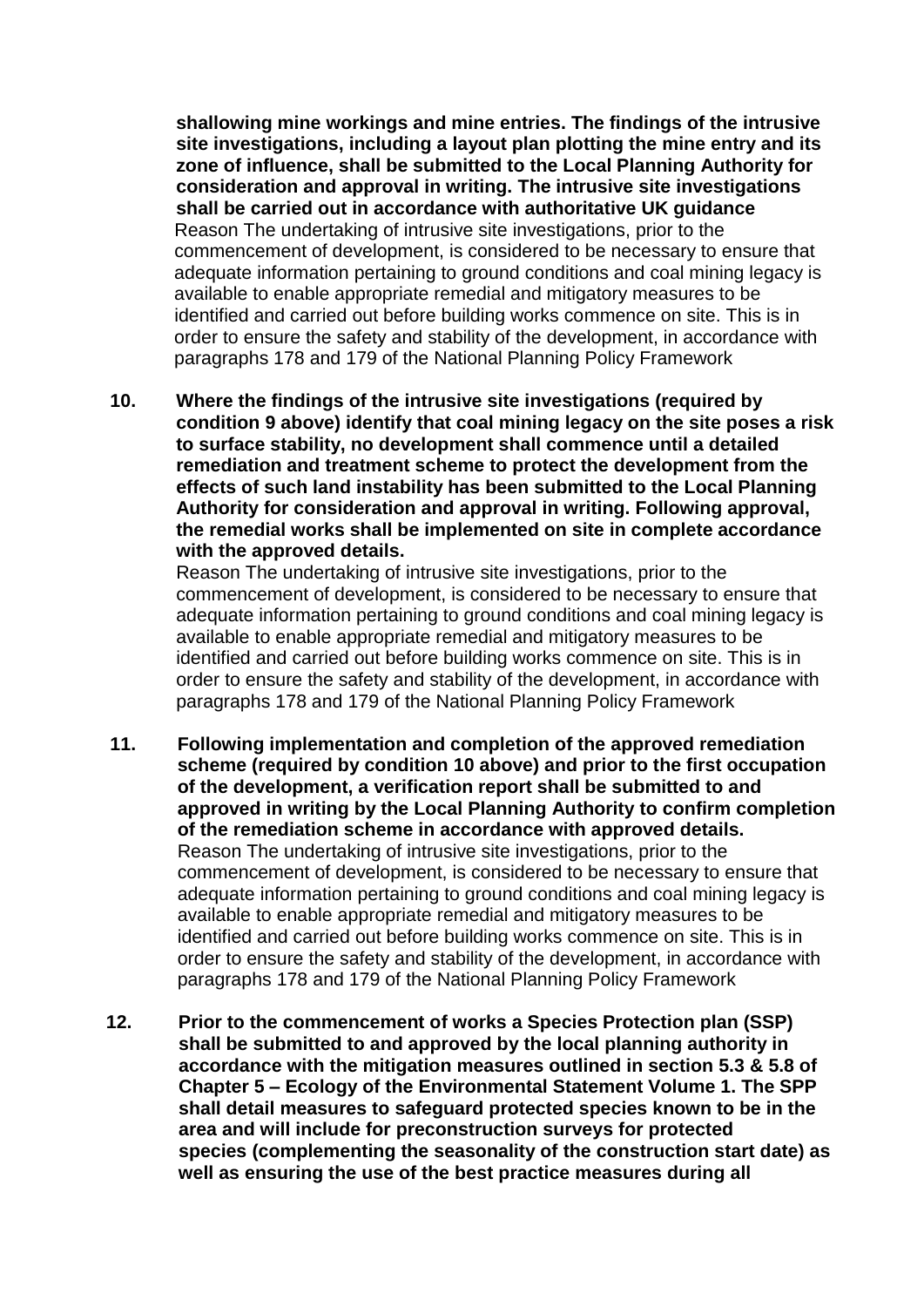**construction activities (including badgers). The SPP will describe the process to be followed in the case that new protected species are recorded on site that would need to be protected during construction works as well as ensuring the implementation of effective toolbox tasks to raise awareness to site personnel to sensitive ecological receptors on site.** 

 Reason In the interests of protecting any protected species at the site in compliance with policy S35 of the Allerdale local plan (Part 1)

#### **Post-commencement/Pre use commencing conditions:**

- **13. No part of the development hereby permitted shall be constructed above ground floor level until details of all external and roofing materials have been submitted to and approved by the Local Planning Authority. Only the materials so approved shall be used in the development as approved.** Reason: To ensure a satisfactory standard of development for the external appearance of the approved scheme which is compatible with the character of the surrounding area, in compliance with the National Planning Policy Framework and Policy DM14 of the Allerdale Local Plan (Part 1), Adopted July 2014.
- **14. Details of the siting, height and type of all means of enclosure/screen walls/fences/other means of enclosure shall be submitted to and approved by the Local Planning Authority prior to the occupation of any dwelling(s). Any such walls/fences etc. shall be constructed prior to the approved building being brought into use/occupied. All means of enclosure so constructed shall be retained and no part thereof shall be removed without the prior consent of the Local Planning Authority.** Reason: To ensure a satisfactory standard of development which is compatible with the character of the surrounding area and safeguard the amenity of neighbouring properties.
- **15. All planting, seeding or turfing comprised within the approved landscaping schemes ( Derwent Forest entrance building landscape plan Rev B 24/01/20 and Derwent Forest visitor centre landscape plan 11A) shall be carried out in the first planting season following completion of the development and any trees or plants which within a period of 5 years from the completion of the development die, are removed or become seriously damaged or diseased shall be replaced in the next planting season with other similar size and species, unless otherwise agreed in writing by the Local Planning Authority.**

Reason: In order to enhance the appearance of the development and minimise the impact of the development in the locality.

**16. A landscaping management plan including long term design objectives, management responsibilities and maintenance schedules for all landscape areas, other than small privately owned domestic gardens, shall be submitted to and approved by the Local Planning Authority prior to the occupation of any dwellinghouse or any piece of the development,**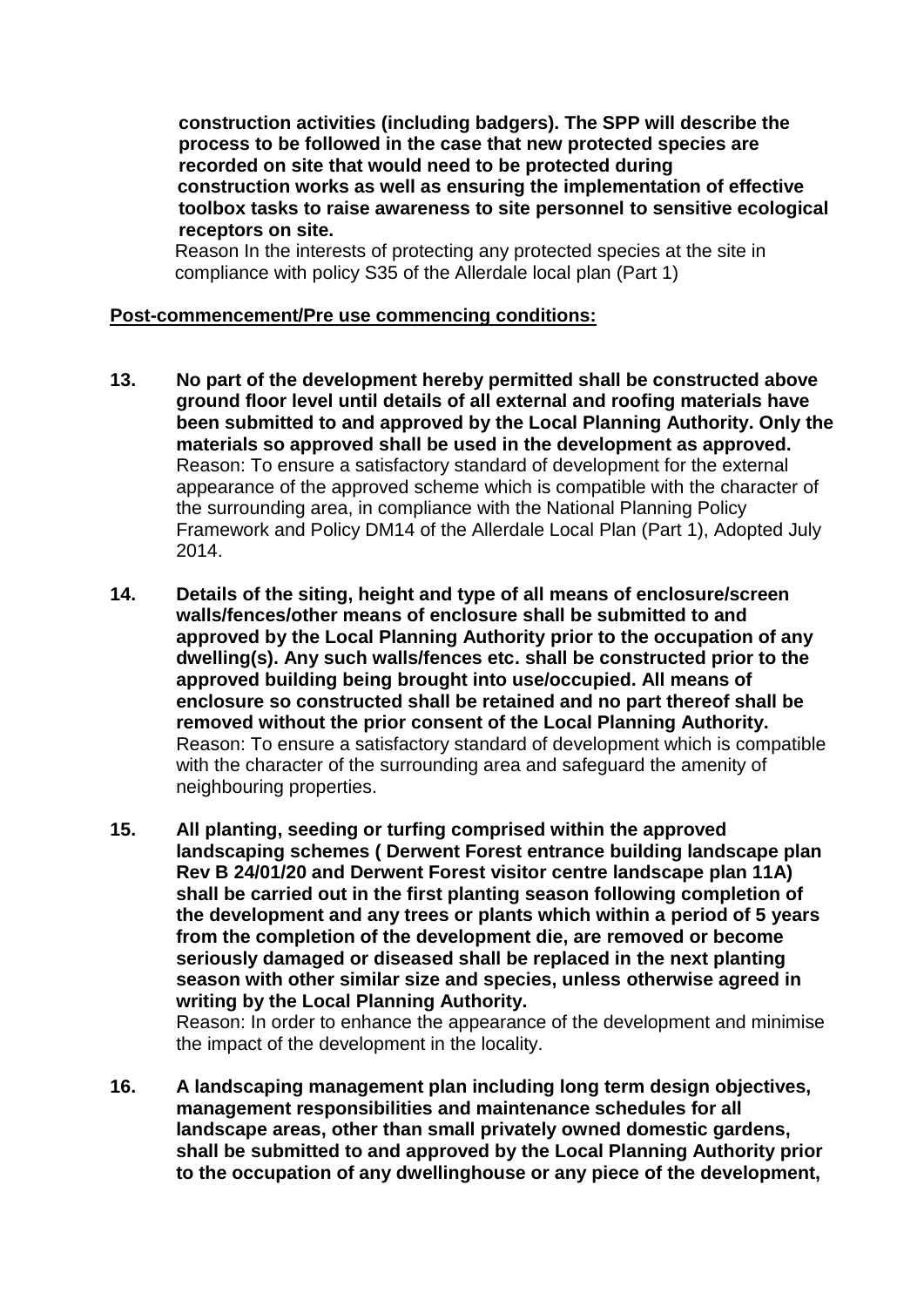### **whichever is the sooner, for its permitted use. The development shall thereafter be maintained at all times in accordance with the approved management plan.**

Reason: To ensure the long-term maintenance and management of public open space within the residential estate.

**17. In the event that contamination is found at any time when carrying out the approved development that was not previously identified it must be reported immediately to the Local Planning Authority. Development on the part of the site affected must be halted and a risk assessment carried out and submitted to and approved in writing by the Local Planning Authority. Where unacceptable risks are found remediation and verification schemes shall be submitted to and approved in writing by the Local Planning Authority. These shall be implemented prior to the development (or relevant phase of development) being brought into use. All works shall be undertaken in accordance with current UK guidance, particularly CLR11.** Reason: To minimise any risk arising from any possible contamination from the development to the local environment in compliance with the National Planning Policy Framework and Policy S30 of the Allerdale Local Plan (Part 1), Adopted July 2014.

**18. No development shall take place until a Construction and Demolition Method Statement has been submitted to and approved in writing by the Local Planning Authority. The statement shall include the following:**

 **(a) Traffic Management Plan to include all traffic associated with the development, including site and staff traffic, off-site parking, turning and compound areas;**

 **(b) Procedure to monitor and mitigate noise and vibration from the construction and demolition and to monitor any properties at risk of damage from vibration, as well as taking into account noise from vehicles, deliveries. All measurements should make reference to BS7445.**

 **(c) Mitigation measures to reduce adverse impacts on residential properties from construction compounds including visual impact, noise, and light pollution.**

 **(d) A written procedure for dealing with complaints regarding the construction or demolition;**

 **(e) Measures to control the emissions of dust and dirt during construction and demolition (including any wheel washing facilities);**

- **(f) Programme of work for Demolition and Construction phase;**
- **(g) Hours of working and deliveries;**
- **(h) Details of lighting to be used on site;**
- **(i) Highway signage/ Haulage routes.**

### **The approved statement shall be adhered to throughout the duration of the development.**

 Reason: In the interests of safeguarding the amenity of the occupiers of neighbouring properties during the construction works of the development hereby approved, in compliance with the National Planning Policy Framework and Policy S32 of the Allerdale Local Plan (Part 1), Adopted July 2014 and in the interests of highway safety.